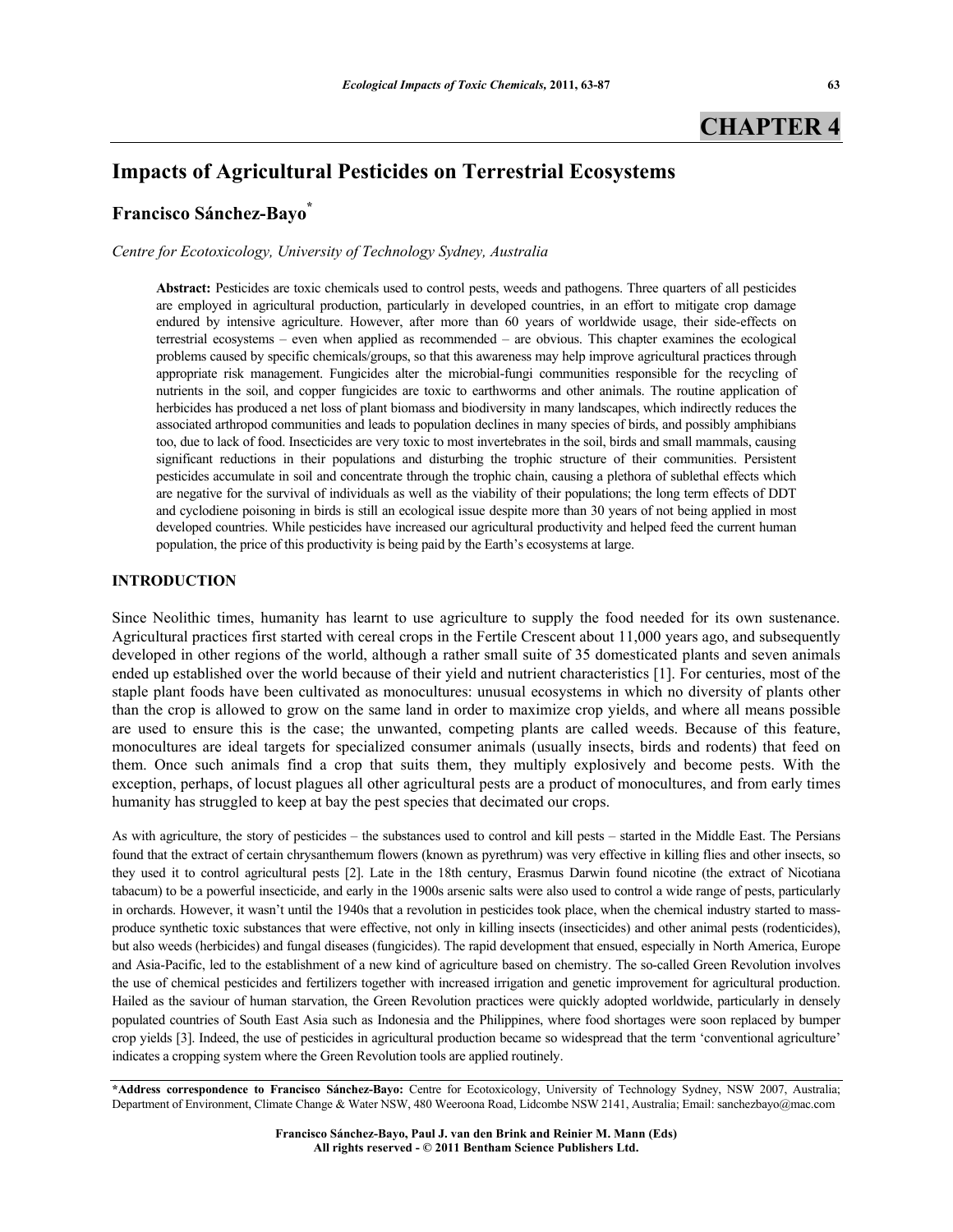While the Green Revolution was producing 'miracles' everywhere, the newly developed pesticides applied to an increasing variety of crops started to have side effects in the surrounding natural ecosystems. Bioaccumulation of DDT and cyclodiene insecticides was first noticed in bird predators like the peregrine falcon (*Falco peregrinus*) despite the fact they had little relation to the sprayed crops [4]. Through a long and painstaking research that involved many experts in the areas of environmental chemistry, toxicology and agriculture [5], it was eventually revealed how these chemicals had secondary and indirect effects on non-target organisms, and their impacts on the structure and functionality of natural ecosystems rang the alarm in environmental circles. Even the direct effects of insecticides on arthropod communities, and the birdlife that depended on them, was brought into question by Rachel Carson as early as 1962. The birth of the environmental movement and ecotoxicology was thus linked from its very beginnings to the widespread use of synthetic pesticides in agriculture, forestry, and urban pest control. It was realised that all pesticides are toxic to a greater or lesser degree, so their release could not be without risks to some kind or other of organisms.

Pesticides are the only man-made contaminants released into the environment deliberately, for a purpose; whereas industrial chemicals, mining wastes, pharmaceutical residues and the large list of pollutants that humanity produces find their way into the air, rivers and oceans either unintentionally or because our technology is still unable to reduce their emissions, avoid accidents, and too inefficient to recycle the wastes.

# **PESTICIDES IN AGRICULTURE**

There are currently 835 chemical compounds used in all sorts of agricultural enterprises [6], comprising some 1300 registered products, of which 31% are herbicides, 21% insecticides, 17% fungicides, 9% acaricides and 2% rodenticides; the remaining 20% of products include a plethora of biocides for control of snails (molluscicides), algae (algicides) and nematodes (nematicides) as well as plant growth regulators (6%) and natural or artificial pheromones (5%). In addition, 610 products, including most of the infamous organochlorine (OC) insecticides, were used in the past but not nowadays – they were banned for safety and environmental reasons or because they were no longer efficient (due to resistance) and have been replaced by newer products. Despite using so many chemicals, world crop losses are estimated at 37% of agricultural productivity: 13% due to insects, 12% to weeds and 12% to diseases [7].

The toxicity and specificity of pesticides depends on the mode of action of the active ingredients (a.i.), while the effects on organisms depend on the dose they are exposed to (see Chapter 1). Thus, organochlorine, cholinesterase inhibitors (organophosphorus (OP) and carbamates), synthetic pyrethroid and neonicotinoid insecticides are neurotoxic substances that disrupt the nervous system of arthropods and other animals. Given the similarities in neuronal physiology among all kinds of animals, it is not surprising that insecticides are also toxic to aquatic and terrestrial arthropods and, to a lesser extent, vertebrates, whereas they are harmless to plants and the majority of microbial organisms. Other insecticides affect cellular or physiological mechanisms of animals (e.g. chlorfenapyr, arsenic salts). Herbicides are very toxic to plants and algae, as they target physiological pathways specific to plants such as the photosynthesis; however, herbicides can interfere with metabolic and reproductive processes in animals as well, often in ways that are unrelated to their specific mode of action in plants. Fungicides are considered in some countries to be medicine for the crops as they control fungal infections of the roots or other parts of the plant; many of them are antibiotics or metabolic inhibitors of certain fungi, while organomercurial compounds are neurotoxic and poisonous to many animals. Rodenticide poisons are usually anticoagulants, and consequently are very dangerous to humans and all vertebrates alike. Thus, the specificity of action of pesticides is not restricted to the target pest or weed species, but it is rather general, affecting large taxonomic groups often at the order or class level, even though within the same class of organisms some species are more susceptible than others due to differences in body size and/or physiological traits [8].

# **Pesticide Usage**

Global pesticide usage is estimated at 4 million tons per year [9], although its distribution throughout the world is very uneven [10], with Europe using one third and North America a quarter of the total market until recently (Table 1). Herbicides account for nearly half of the pesticides used in North America, insecticides 19%, fungicides 13%, with the remaining 22% including a variety of other products [11], whereas insecticides are prevalent in developing countries. Agricultural industries, i.e. crops and livestock, are the main users of pesticides in the USA and other countries (74% of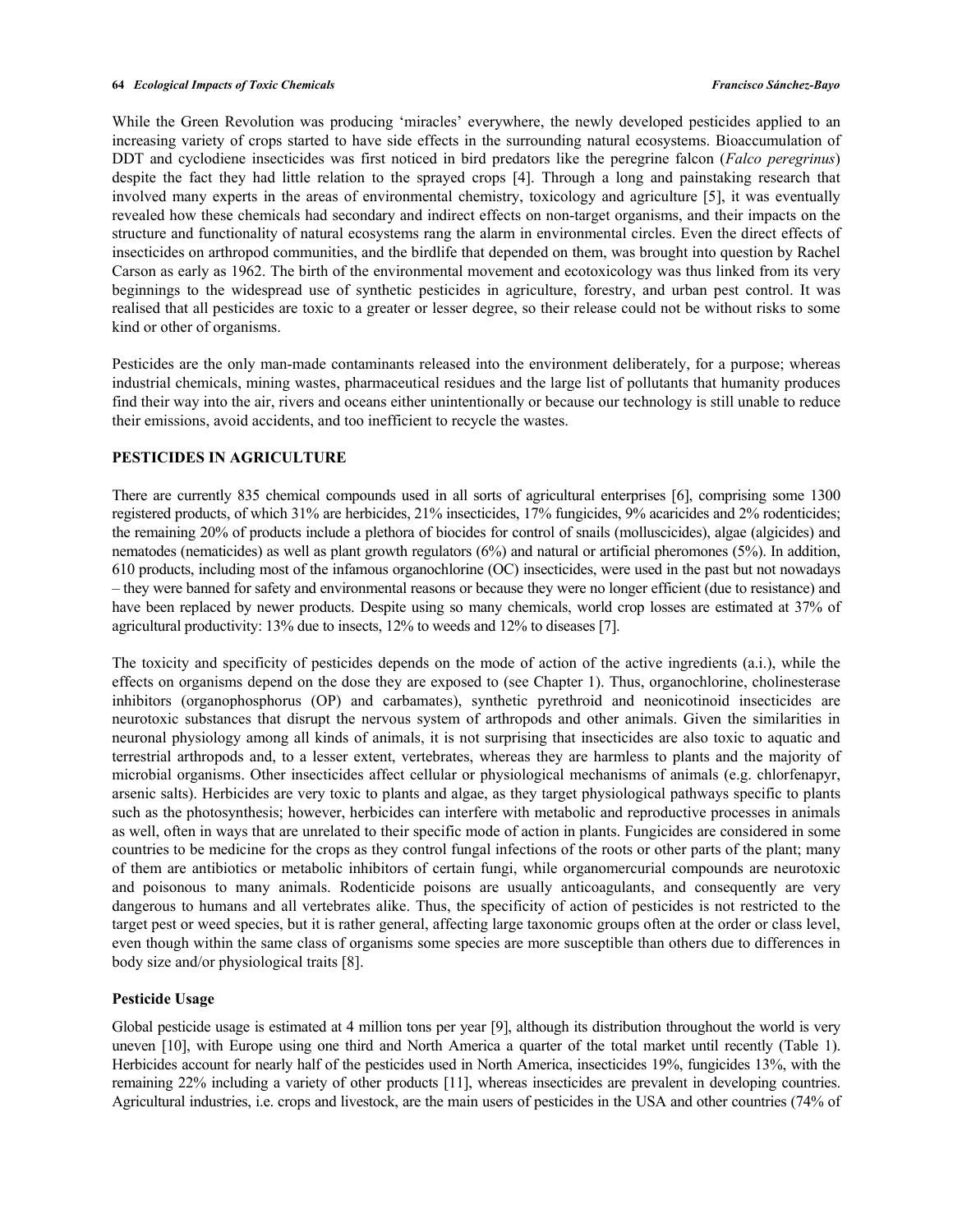#### *Impacts of Agricultural Pesticides on Terrestrial Ecosystems Ecological Impacts of Toxic Chemicals* **65**

the annual consumption), with gardening, golf courses, industry and urban uses making up 25% of the total amount whilst only 1% is being used in forestry [7], mainly in Canada and Scandinavian countries. DDT and lindane are still used in countries like India [12]; by necessity most of the DDT is to control mosquito-vectors of malaria and tse-tse fly in tropical countries and South Africa, where no other cost-effective chemicals are available. The distribution of pesticide types among crops differs widely: corn, soybean and cotton crops are the main users of herbicides in the USA (75%); orchards use mainly insecticides, while vineyards and vegetables use most of the fungicides [7].

**Table 1:** Annual pesticide usage in the world up to 1996. Source: [10]

|                | <b>Millions of kg</b> | % Total |
|----------------|-----------------------|---------|
| Europe         | 800                   | 32      |
| Asia-Pacific   | 800                   | 32      |
| North America* | 600                   | 24      |
| South America  | 200                   | 8       |
| Africa         | 100                   | 4       |
| Total          | 2500                  | 100     |

\* USA and Canada only

Average pesticide application in developed countries is 4.4 kg/ha per year. Since almost one fifth of the Earth's land area is dedicated to agriculture (12% as cropland and 6-8% as pastureland [13]), the impact of agrochemicals on ecosystems is quite significant at a global scale. However, not all agricultural land is treated with pesticides: in the USA, for instance, some 38% of the acreage is not treated with chemicals [7].

#### **Application of Pesticides**

Agricultural pesticides are typically applied directly on to the crop plants or fruit trees by spraying them in a liquid carrier (oil or water mixed with surfactants) that can be delivered by plane, helicopter, ground machinery or simply by hand-operated sprayer-guns. Some pesticides are applied as granules buried in the soil, or as seed-dressings to protect the growing seedlings.

The method of application greatly determines the exposure of non-target organisms to pesticides. For instance, 25- 50% of the pesticide sprayed from aircraft reaches the crop, or 65-90% if sprayed with ground machinery [14]; the remainder is scattered around the target crop/orchard, with the spray droplets reaching distances up to 1.5 km under established conditions for application, *i.e.* low flying path, wind speeds between 3 and 15 km/h and no air inversions. Further drift can occur whenever these requirements are not met, as often happens with inexperienced personnel especially in developing countries. Not surprisingly, wildlife populations are systematically being affected every year by direct exposure to insecticide sprays, specially birds that are present in agricultural areas at the time of insecticide spraying [15] and receive a high dose *via* droplets or concentrated toxic vapours [16]. Exposure of terrestrial animals to herbicide sprays is less hazardous because of their lower toxicity. However, aquatic ecosystems and susceptible crops in nearby land can be affected as well, so the adoption of buffer zones around the crops can substantially mitigate the drift onto surrounding areas. For example, unsprayed strips 3 m wide around agricultural fields in the Netherlands reduced drift onto irrigation ditches by 95% [17]. Under present management practices in that country using narrow unsprayed buffer zones and other measures, the impact of sprays on non-target insects are down to 41% for herbicides, 21% for insecticides and 14% for fungicides compared to impacts in the past [18].

Granular pesticides are designed to avoid the risks of spray drift to farmers/applicators and wildlife. Also, the granules release the active ingredient over time, thus increasing the efficacy of the product. Many water soluble herbicides and fungicides are applied as granules, as well as some OP (fensulfothion, terbufos, parathion, fonofos, disulfoton, phorate, diazinon) and systemic insecticides (aldicarb, bendiocarb, carbofuran, imidacloprid). Special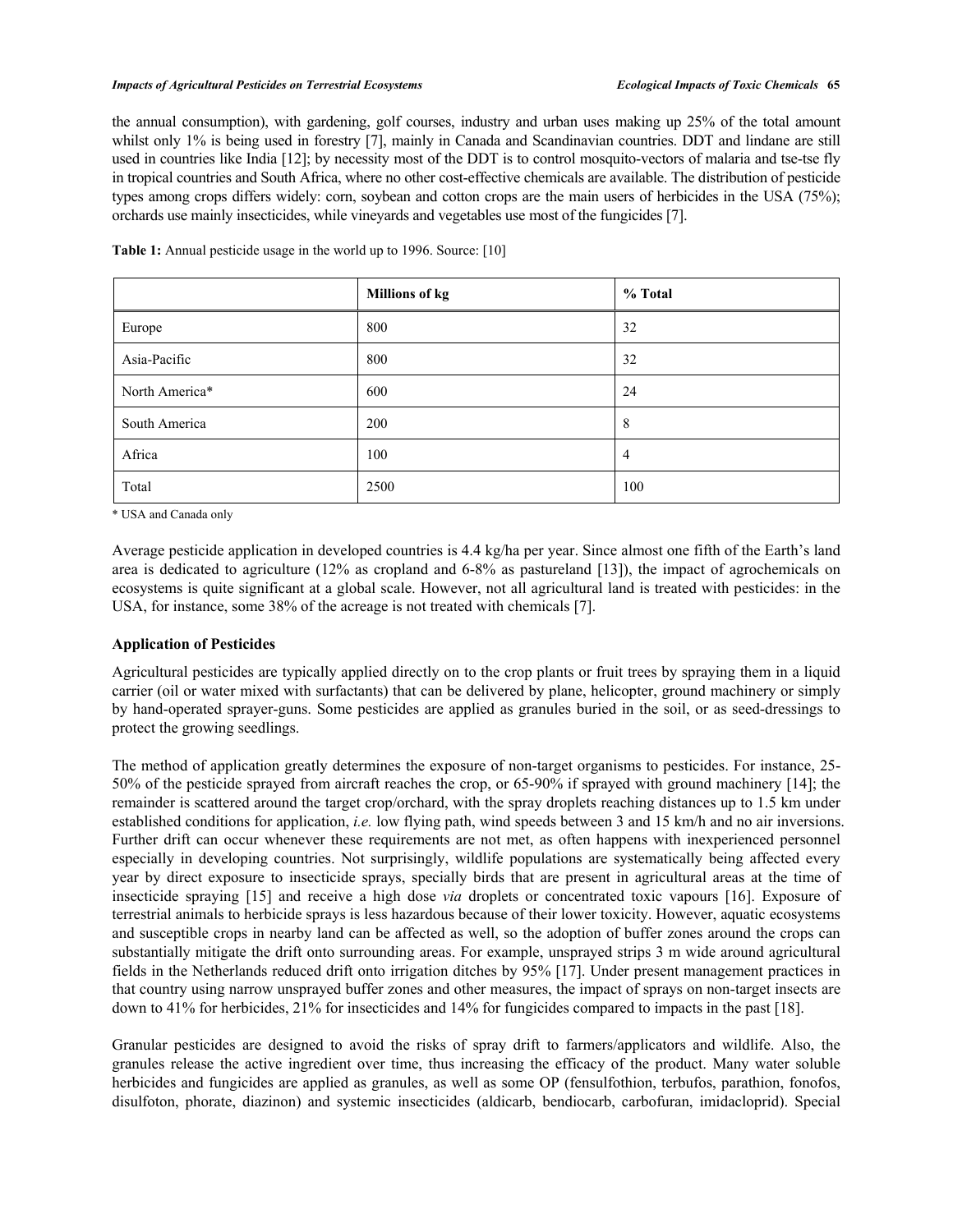machinery is used to bury the granules in the soil, but inevitably some granules remain exposed on the surface (from <1 to 50% depending on conditions), where birds and other animals may ingest them [19]. Birds are particularly fond of such granules, which they take as grit for their gizzards or simply mistake them as food, and consequently are more at risk from this formulation than small mammals [20]. In the case of insecticides, a single granule may contain a lethal dose (up to 20% a.i.), so the consequences are often dramatic: in North America, waterfowl were poisoned by eating fonofos granules they sifted from waterlogged fields six months after they were applied [21]. Seed-dressing was a common practice with OC insecticides such as aldrin, dieldrin and lindane, as well as organomercurial fungicides, and it poses similar risks as the granules, *i.e.* granivorous birds and mammals ingest the treated seeds often spilt around the edges of the crop and farm buildings. Poisoning incidents with seed dressings of cholinesterase inhibitors are still relatively frequent, especially in Europe [22]. The systemic insecticide imidacloprid is often used as a dressing for maize, sunflower and rape seeds; when the plants grow the insecticide is still present at concentrations ranging from 4.1 mg/kg in stems to 2.1 mg/kg in pollen, thus causing a great risk to honeybees [23]. Rodenticides are applied as baits spread around the farm buildings or near the crops where pest mice or voles congregate, posing a risk to other non-target vertebrates.

In irrigated crops, herbicides are often poured into the water channels either to allow an even distribution of the chemical throughout the irrigated field or simply to eliminate aquatic plants that may clog the channels and use up the water. Treated waters such as these invariably affect aquatic communities in agricultural landscapes (see Chapter 6), and are a constant source of contamination for many birds, frogs and mammals that bath in or drink from them.

Finally, some insecticides are used to control ectoparasites in domestic animals. In the 1950-60s it was common practice in many places to drench farm animals with solutions of DDT to combat cattle ticks. Today, the OC insecticides have been replaced by OPs (e.g. famphur), pyrethroids (e.g. cypermethrin), spinosad, cyromazine, avermectins and insect growth regulators (e.g. fluazuron) to control ticks, lice and blowfly maggots. Despite their lesser persistence and greater specificity, residues of the latter chemicals in dung from treated livestock affect dungbreeding insects and the degradation of faeces [24].

#### **EXPOSURE OF ORGANISMS TO AGRICULTURAL PESTICIDES**

Animals and plants are exposed to all these toxicants in a variety of ways. It is important to realise that just as the target pests and weeds are killed by the pesticides, all other non-target organisms may suffer deleterious or deadly consequences when exposed to the same doses of those chemicals.

#### **Animal Exposure**

The first route of pesticide exposure for most animals, vertebrates and invertebrates alike, is by direct deposition of the sprayed products on them, which is equivalent to a topical application on their skins/epidermis. Spray droplets are made of concentrated active ingredient in an oily or water-based carrier solution that sometimes contains an adjuvant. The tiny droplets (100-200 µm in diameter [25]) deliver a concentrated dose of toxicant to the skin, hair and feathers of animals they fall upon. Thus, liphophilic insecticides are quickly absorbed through the skin, and the ensuing acute dermal toxicity is often enough to kill the animal. In fact, dermal deposition has been recognized as one of the most crucial routes of exposure in birds [26]. Animals that die as a consequence of direct pesticide spray deposition do so because they happen to be at the wrong place at the wrong time [15], but it is hard to imagine how this could be avoided since agricultural land and surrounding landscapes are the natural home to countless species of non-target organisms of all kinds. Inevitably, pesticides and fertilizers are applied during the crop growing season, which coincides with the breeding of insects, nesting of birds and breeding/metamorphosis of amphibians. Although application schedules are dictated by crop pest/weed infestation levels and other management practices, the timing of application can have different impacts. For instance, the OP insecticide dimethoate applied early (spring) to barley crops at maximum rates (0.4 kg/ha) was very harmful to seven non-target soil-dwelling breeding beetles, but the same rate has a reduced impact on populations of old beetles when sprayed in autumn [27].

Concomitant with the deposition of spray droplets, inhalation of the misty and vaporized pesticides brings the active ingredients directly into the lungs and bloodstream of terrestrial vertebrates, even if they were initially sheltered from the spray deposits. Volatilisation of lipophilic insecticides from soil and other surfaces is a source of constant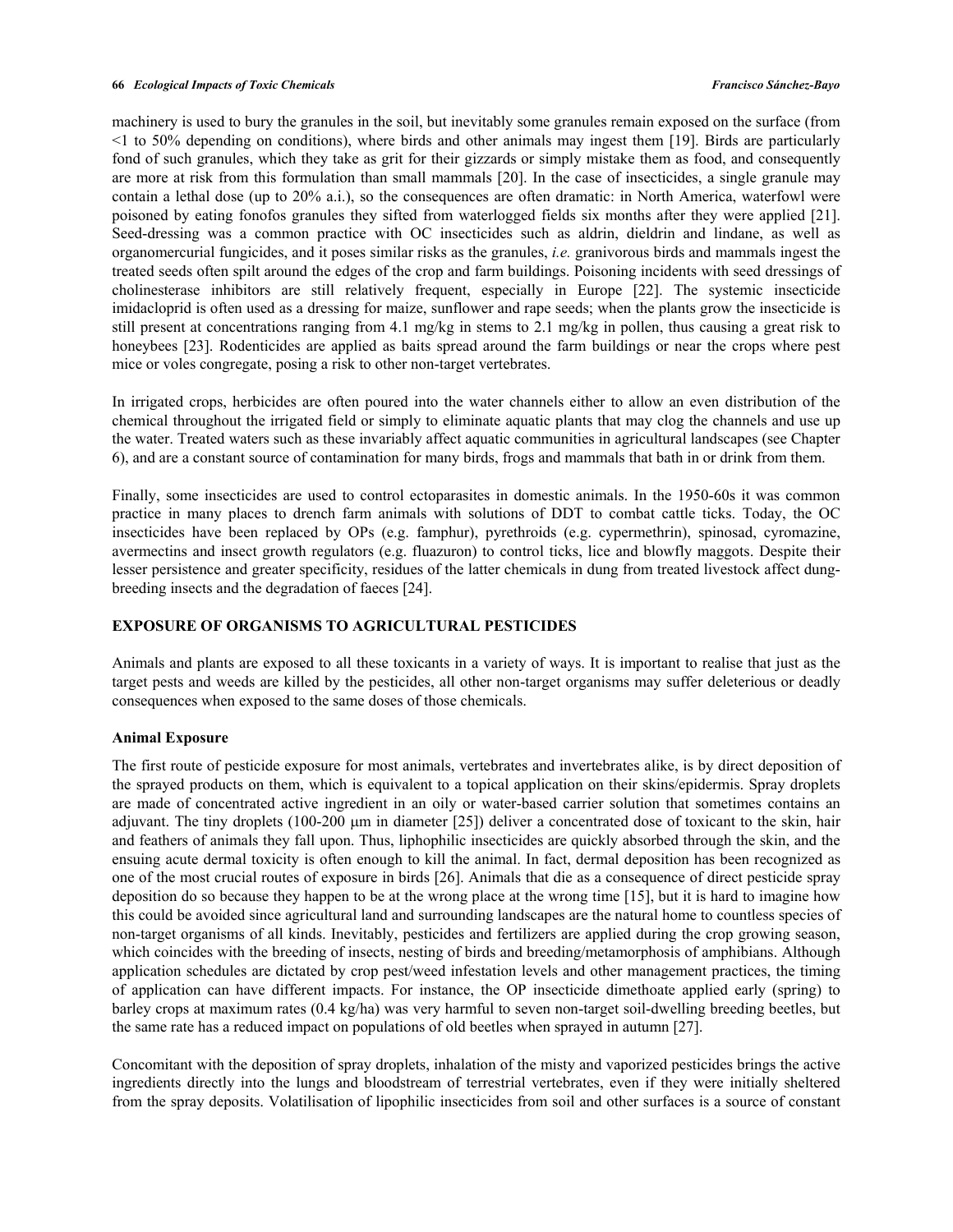air contamination in agricultural areas [15] even years after they were applied. For example, fluxes of DDE, toxaphene, dieldrin and trans-nonachlor from cotton soils in Alabama (USA) have been estimated between 325 and 7000 kg annually or 0.07-1.56 mg/kg per day for each of the respective chemicals [28]. Animals with a high rate of ventilation such as birds are at the highest risk. Nevertheless, it is difficult to separate the two kinds of exposure mentioned here – direct contact and inhalation – when an animal has been found paralysed or dead in the field. Most of the time it is the combination of several routes of exposure that accounts for the fatalities observed.

The third route of exposure is by direct consumption of contaminated plants, fruits, granules and coated seeds. This is known as primary poisoning to distinguish it from the secondary poisoning that occurs when a predator eats contaminated prey, insects or worms containing pesticide residues. Primary poisoning also occurs through drinking of contaminated waters from irrigation channels, drains, farm reservoirs, puddles, streams, rivers and lakes, which may contain high levels of pesticide residues, especially when they are in or near the agricultural fields that act as their source. A typical example is the case of DDT and cyclodiene insecticides used lavishly in the past; the persistence and lipophilic characteristics of these OCs resulted in their accumulation in granivorous birds and rodents that consumed seeds dressed with aldrin or dieldrin, in caterpillars that fed on leaves, and in worms of the treated soil – exposure through primary poisoning. In turn these animals were eaten by insectivorous birds and small predators, so the residues accumulated in their bodies as well. Larger predators such as falcons and eagles ate the contaminated prey and ended up with insecticide concentrations in their bodies which were several thousand times those found in the original seeds or treated plants – secondary poisoning. A parallel chain of contamination events occurred in the aquatic ecosystems where residues of these insecticides found their way through washoff from plants, runoff and drift [29]. Fortunately, most modern pesticides do not accumulate in organisms because they are either metabolized readily or eliminated in the urine and faeces. This does not mean they are all safe in regard to trophic contamination; *i.e.* woodlice consuming litter materials contaminated  $(0.1-500 \mu g/g$  food) with parathion-ethyl and endosulfan-sulfate take up these insecticides and experience their toxic effects [30]. Nor does it mean that secondary poisoning is a phenomenon relegated to past use of OC insecticides; it still occurs wherever the land was treated with arsenates [31] and OCs, as well as in tropical regions where they are still in use. Evidence of regular wildlife contamination by ingestion has been demonstrated by analyzing the gut contents of passerine birds in Australia during the agricultural season; sublethal levels of OC insecticides were found in 41-63% of the birds sampled, the OP parathion-methyl in 22% and the herbicide diuron in 78% of the birds [32]. The distribution of residues among trophic levels suggests that insecticides were obtained through ingestion of food whereas the herbicide was acquired by drinking from polluted waters. The highest residues were DDT (35-1980  $\mu$ g/L) and its metabolite DDE (2-21 g/L) even if it had not been used in that country for 20 years. Although the bioavailability of such old residues in soil and sediment decreases considerably with time [33], the fact that many animals continue to show DDT/DDE in their body tissues decades after they were applied indicates that the movement of this insecticide through the food chain is still a current issue in ecotoxicology.

Organisms exposed through primary consumption of highly toxic insecticides, rodenticides and fungicides usually experience acute effects, which may result in death if sufficient amounts are ingested. There are numerous examples of this, including the squirrels, raccoons and white-tail deer that have died over the years in the state of New York as a consequence of ingesting anticoagulant rodenticide baits [34], or the geese poisoned by ingesting heptachlor and chlordane treated seeds, and the countless songbirds killed in similar circumstances [15]. However, for the majority of pesticide products in the market, chronic and sublethal effects are more common because of the low level of residues (see Chapter 1). Secondary poisoning typically leads to chronic toxicity and unforeseen side-effects, as in the case of eggshell thinning in birds of prey and fish-eating birds contaminated with OC insecticides [35]. Nonetheless, secondary poisoning can be lethal to the predator even at normal rates of application if the chemical is very toxic (e.g. OP and carbamates) [36], or when the contamination is severe due to misuse; for example, the inappropriate spraying of monocrotophos over alfalfa fields to control voles in Israel resulted in the killing of hundreds of kites, eagles, buzzards and owls in a few days because they fed on voles that had been affected by this OP insecticide [37].

#### **Exposure of Plants to Pesticides**

Plants are affected by herbicides and fungicides only when these products are deposited directly onto them (contact) or are taken up through the roots. To avoid damaging the crop they intend to help, herbicides are usually applied prior to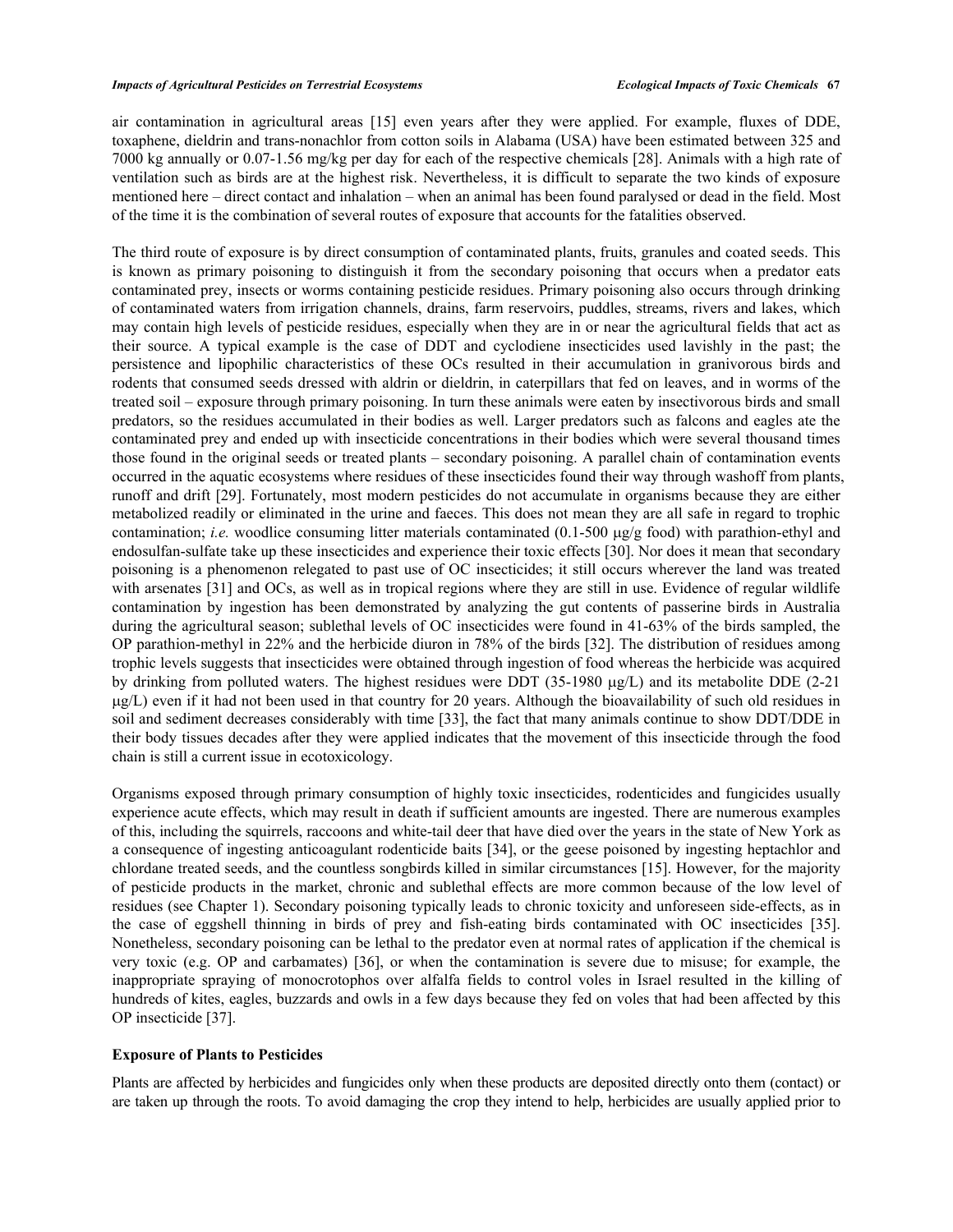planting. Herbicide drift on to non-target areas may affect other crops and wild plants alike, and is a common cause of economic injury to neighbouring farmers, which can reach up to 10% yield losses in the case of canola [38]. For this reason, aerial sprays of 2,4-D on fields of cereal crops must be carefully planned to avoid drift onto nearby sensitive crops like cotton [10]. Granular formulations of herbicides are otherwise preferred. Irrigation waters containing residues of unwanted herbicides and other pesticides may also affect the performance of rotational crops grown on the same fields. However, water-borne residues of herbicides in runoff are more likely to affect aquatic plant communities growing along streams, rivers and marshes since their levels are at most sublethal to animals.

## **Effects from Exposure to Pesticides**

Toxicological effects depend on the doses exposed to, and such effects may occur at individual, population and community levels (see Chapter 1). The focus of this chapter is on the latter two effects, since they define the impacts on the ecosystem more clearly than any sublethal effect manifested on particular individuals. Besides, standard measurements of toxicity (e.g. LD50, EC10, NOEL) are determined with reference to populations. Community effects are typically described by the proportion of species eliminated or severely reduced in numbers within a collective group of species, but there is no standardized measurement to express this kind of impacts.

Dose is the amount taken up by the organism, which can be taken either all at once or through several episodic events. This distinction is important, particularly when dealing with pesticides, as most agrochemical products are recommended to be applied once or twice within the growing season of a crop; orchards usually require several applications. When a pesticide is applied only once, all non-target animals and plants that are directly exposed to it may experience short-term, acute toxic effects. In ecotoxicology this is called pulse exposure to distinguish it from constant exposure to pollutants in a given environment. After an initial shock, the affected organisms will be subject to decreasing exposure as the pesticide disappears progressively by natural decay, microbial degradation, and other dissipation routes (see Chapter 2). However, residues remaining in the plants, soil and water of the agricultural fields and surroundings can be taken up by animals moving into those areas any time after application. For non-persistent and biodegradable pesticides, those residual amounts are sufficiently low to ensure the LD50s for most species are not reached, although there is no guarantee they won't have any impact whatsoever – sublethal effects on some individuals may still take place.

In a different situation, when a pesticide persists in the environment for longer than one season (which occurs whenever half-lives are over 3 months) its residues are expected to build-up between consecutive annual applications. That is the case with most 'old' pesticides like OC insecticides and copper fungicides. In such circumstances, all organisms chronically exposed are at risk of accumulating the toxicant in their tissues, and with time the internal doses may be sufficient to cause either sublethal or lethal effects – the eggshell thinning due to DDE residues in birds is a classical example of this problem [5].

Mortality is the most obvious consequence of direct pesticide toxicity, reducing the populations of both target and non-target species affected. Such reduction in numbers is directly proportional to the toxic potency of the chemicals involved as measured by their LD50s. Since species live in communities rather than in isolation, the decrease in numbers of one species inevitably affects the other species with which it interacts. The resulting imbalance of populations is the most apparent direct effect of pesticides in biological communities. This usually takes place in the agricultural fields and small surrounding areas affected by drift and volatilization, whereas direct effects on aquatic ecosystems may take place beyond these boundaries since water-borne residues can be transported long distances (see Chapter 2). It is important to bear in mind that populations can recover once the toxicant levels drop or disappear, so the direct ecological disturbances caused by pesticides are temporary, not permanent.

It is also important to consider that organisms are not exposed to a single agricultural pesticide alone but rather to a suite of insecticides, herbicides and fungicides that are routinely applied to the crops, sometimes on the same day or even at the same time. Evidence that the combination of several toxic substances produces synergistic effects on the organisms exposed was first reported for mosquito larvae (Aeddes aegypti) and fruit flies (Drosophila melanogaster) exposed to the OP insecticide parathion and the herbicide atrazine [39]; the addition of the herbicide enhanced the lethal effect of parathion by a factor of 2 to 12 depending on the soil type used and other factors. The fungicide propiconazole enhances the activity of neonicotinoids [40], but the best known synergism is the enhancing effect of piperonyl butoxide on pyrethroids and cyano-substituted neonicotinoid insecticides, because the synergist inhibits the P450 enzymatic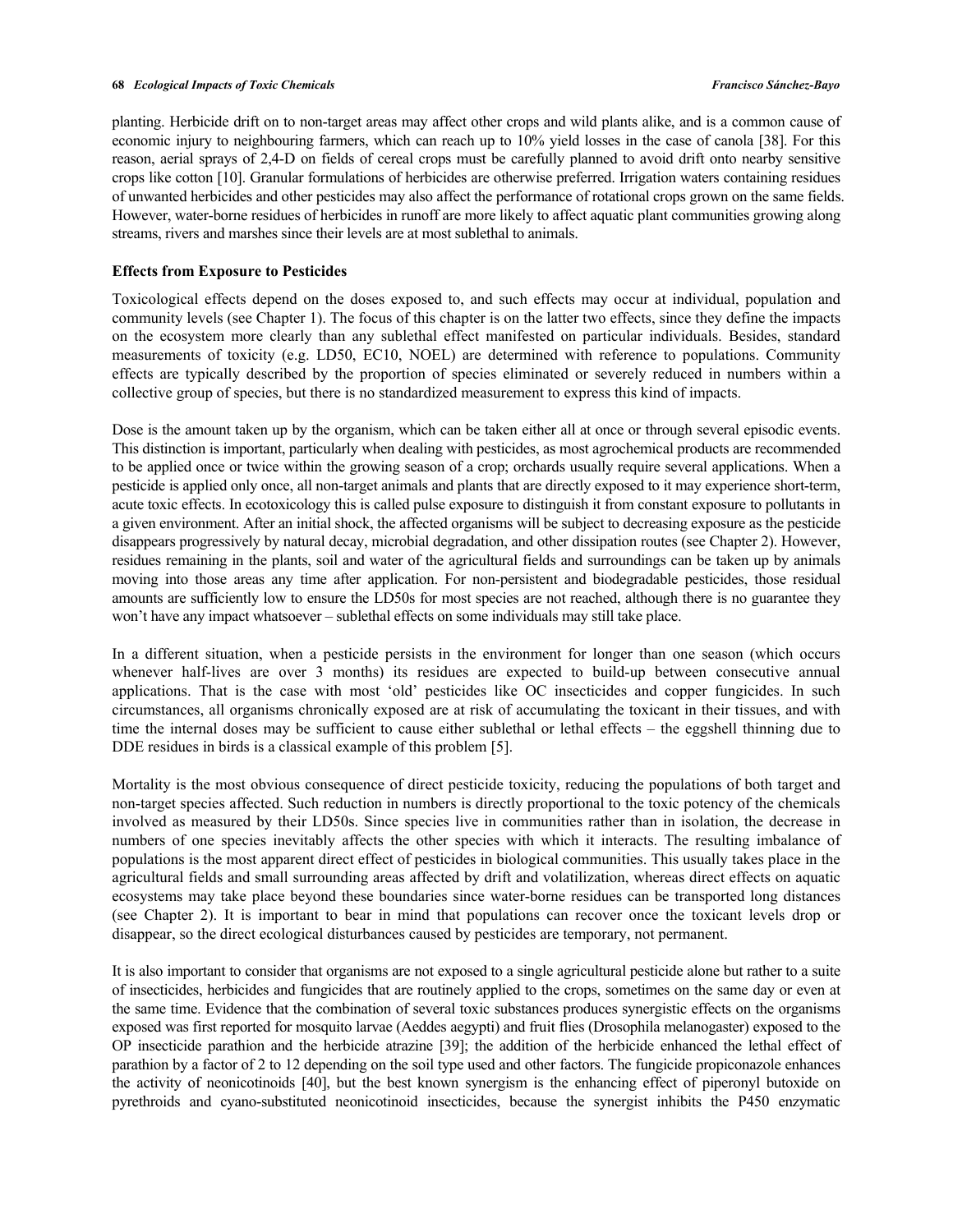detoxification mechanism. Estrogenic effects of mixtures of OC insecticides which are innocuous individually, are also examples of synergism that may have profound environmental implications [41]. The synergistic interaction of atrazine has also been proven in combination with some OP insecticides applied to house flies (Musca domestica), and other interactions between different types of pesticides are well documented in aquatic ecosystems (see Chapter 6); however, most of the mixture effects of pesticides are additive rather than synergistic [42].

Finally, sublethal doses of pesticides may cause enough stress in the organisms exposed so as to trigger anomalous behaviour. Examples are the reduced predatory skills in frogs exposed to malathion [43], negligence of female starlings exposed to OP insecticides in looking after their nestlings [44], as well as depressed immunological responses that may result in higher than normal rates of parasitic infection [45].

#### **Persistence of Residues and their Bioavailability**

Persistence indicates the ability of a toxicant to remain intact and active over long periods of time. The half-life is a useful measure of persistence: it is the time required for half of the chemical to disappear, usually by transformation into a non-active degraded product (metabolite). However, some metabolites can also be toxic (e.g. endosulfan sulphate, dieldrin, aldicarb sulfoxide and sulfone, heptachlor epoxide), in which case the total persistence of parent compound and metabolites should be considered in assessments of ecological impact.

Apart from a few exceptions, modern pesticides are not as persistent as those used in the past, and this together with specificity of action is a prominent feature of modern agrochemical products. Compared to the arsenates and OC insecticides of old, with half-lives in the environment of several years, most neurotoxic insecticides are easily degraded in the environment by chemical and biological processes. Modern herbicides and fungicides are also more degradable than their early products, even though these chemicals are generally more persistent than insecticides (Table **2**). Currently, over 50% of pesticides have half-lives in soil under a month, with only 14-20% having halflives over three months either in soil or water.

**Table 2:** Persistence of pesticides according to their average half-life in soil, and their proportion among the total number of registered products of the same type. Source [6]

| <b>Type</b>  | Non-persistent | Moderate | Persistent | % products |
|--------------|----------------|----------|------------|------------|
| Fungicides   | 64             | 31       | 20         | 59%        |
| Herbicides   | 138            | 77       | 34         | 73%        |
| Insecticides | 82             | 41       | 19         | 58%        |
| Rodenticides |                |          |            | 18%        |

Non-persistent = half-life under 30 days, equivalent to 1% or less residues remaining after half a year

Moderate = half-life between 1 and 3 months, equivalent to 1-5% residues after 1 year

Persistent = half-life over 3 months, equivalent to 5% or more residues after 1 year

Persistent pesticides are more efficacious due simply to their prolonged action over time. From an environmental point of view this is undesirable because the longer the residues stay in the environment, the more chances of being dispersed and the higher risk they pose to organisms as a result of their prolonged exposure and accumulation. Indeed, persistence of agrochemicals poses as much concern as their acute toxicity. A highly toxic and degradable substance may have short-term lethal effects, but it usually allows recovery of populations after its disappearance, whereas a persistent substance of low toxicity will undoubtedly accumulate in the environment and in non-target organisms, in which case sublethal and unknown side-effects are likely to appear in the future. Obviously, when a pesticide is both persistent and very toxic the consequences can be disastrous, as happens with the 'old' OCs, arsenic insecticides and copper fungicides.

Residue accumulation in tissues of both plant and animals occurs whenever the degradation rate of a chemical is lower than its rate of uptake. Since toxic effects are related to the doses exposed, the bioavailability of the pesticide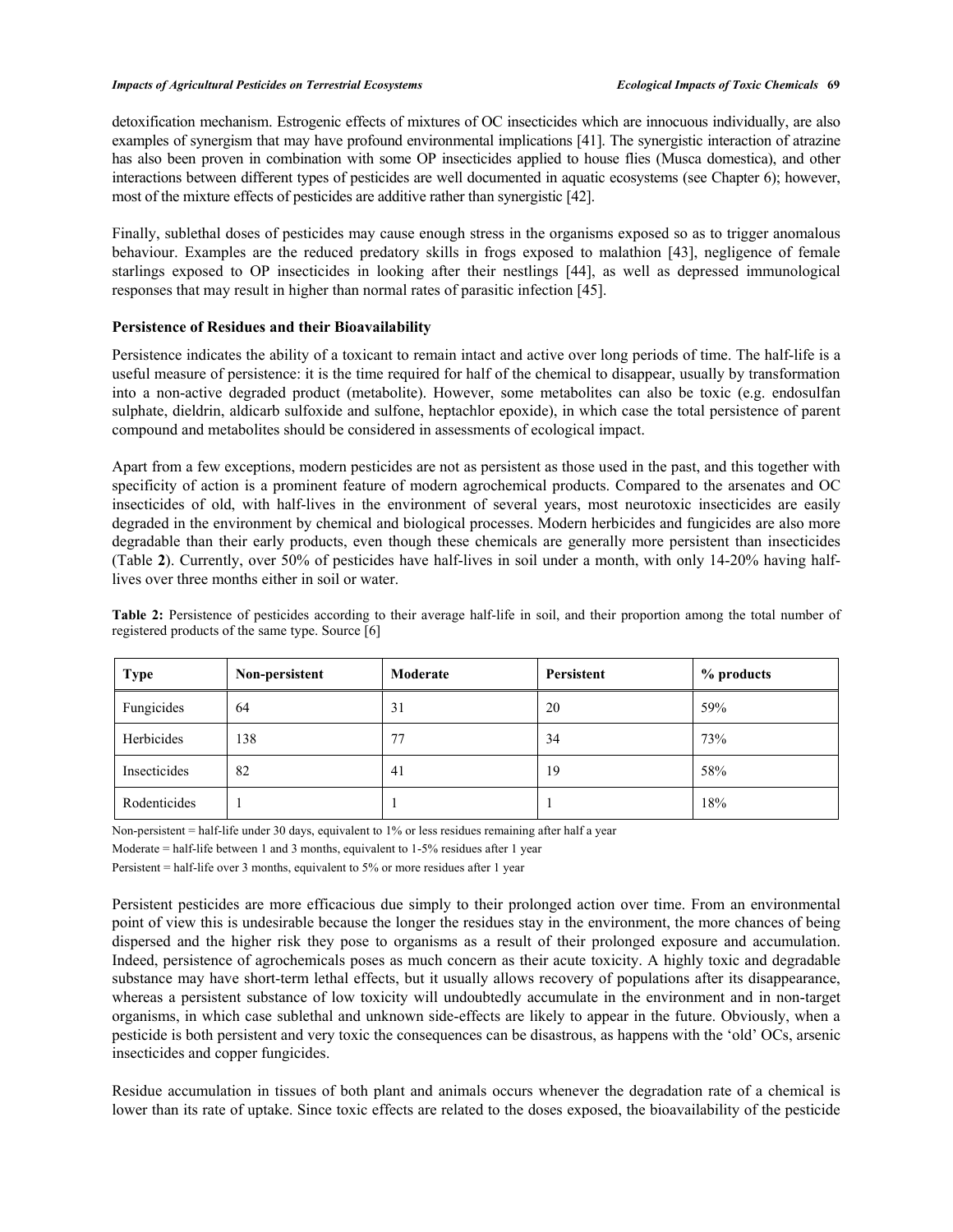residues is essential. For example, residues attached to soil particles may remain largely inaccessible to soil organisms, as if the residues were locked [33], and do not cause the effects one would expect. An extreme case is glyphosate: to be effective this herbicide must be absorbed by the plants, either by direct contact on the leaves or by uptake of the chemical in solution through the roots [46]. However, when glyphosate falls on bare ground it is immediately adsorbed onto the clay particles and humic substances in the soil, so it cannot be taken up by the plant roots – it remains effectively inactivated. In contrast, residues of most hydrophobic insecticides (e.g. pyrethroids, OCs and many OPs), systemic and soluble insecticides (e.g. imidacloprid; carbaryl) and herbicides (e.g. diuron) are adsorbed onto organic matter in the soil and remain available to earthworms and other soil microfauna even many years after being applied to the fields.

# **REVIEW OF PESTICIDE IMPACTS ON NON-TARGET COMMUNITIES**

#### **Soil Communities**

The soil is a micro-ecosystem in its own right, and the organisms that make it or live in it play a crucial role in recycling nutrients, thus sustaining the soil fertility which allows ecosystem and agricultural productivity. Their diversity and heterogeneity are therefore necessary for long-term ecological resilience of the biosphere.

#### *Micro-Organisms and Soil Metabolism*

Fungi, bacteria and protists metabolize decaying plant and animal matter and convert it to either organic waste products (e.g. CO2, methane and others) or minerals (e.g. nitrates, phosphates), which constitute the nutrients of plants. In addition, white-rot fungi have evolved to degrade lignin, an ability that enables them to degrade recalcitrant chlorinated pesticides such as toxaphene, lindane and pentachlorophenol [47].

Pesticides can affect these processes by altering the microbial composition of the soil. For example, applications of the systemic fungicide benomyl over many years reduced mycorrhizal root colonization by 80%, thereby indirectly reducing the abundance of fungal-feeding and predatory nematodes by 33% while increasing microbial substrateinduced respiration by 10% [48]. Generally, fungicides eliminate pathogenic root-rot or dumping-off fungi (e.g. *Pythium, Phythophthora, Rhizoctonia*), thus fostering the growth of competing bacteria while surviving and resistant strains of fungi become dominant (Fig. **1**). Among the latter are the actinomycetes *Aspergillus, Penicillium, Mucor, Pyrenochaeta* and *Trichoderma,* which are less susceptible [29]. Reduction of fungi affects negatively the decomposition of the surface litter by 25-36%, but increases the mineralization in the buried litter carried out mostly by bacteria [49]. This structural change is not always significant in single applications of chlorothalonil (15 g/kg soil) [50], and may be masked by quick recovery and other factors. Suppression of mycorrhizal symbiosis in crop plants treated with fungicides has been observed with normal rates of captan, carbofuran and mercury fungicides, resulting in stunted plant growth and yield reduction [51]. In contrast, typical application rates of some OP insecticides (trichlorfon, chlorpyrifos and quinalphos) may promote rhizosphere fungi temporarily until the suppressed bacterial populations recover in 45-60 days [52]. In soils contaminated with persistent arsenic and copper fungicides the regeneration of fungi is slow and takes many years [53], and this also reduces the ability of the indigenous soil microbial community to degrade DDT [54].

Soil basal respiration is generally reduced 30-50% after treatment with the fungicides benomyl and captan at field rates (51 and 125 mg/kg soil, respectively) [55], or under persistent residues (21-490 mg/kg) of copper fungicides [54], but carbendazim, even at dosages as high as 87.5 kg/ha, does not have significant impacts on soil nutrient cycling processes nor on soil microbial activity [56]. Suppressed basal respiration has also been observed after treatment with the herbicides 2,4-D, picloram and glyphosate, usually at concentrations higher than normally applied, whereas glyphosate applied at 2.2 mg/kg for several years in Brazil increased soil metabolism some 10–15% and fostered fungi while reducing bacterial counts [57]. Repeated application of the herbicides atrazine and metolachlor over 20 years altered the soil community structure in corn fields, in particular by reducing methanotrophic bacteria, but did not cause a decreased community function (methane oxidation) [29].

The mineralization of organic N to ammonium and then nitrate in soil, carried out by the nitrifying bacteria Nitrosomonas and Nitrobacter, is suppressed by the fungicide maneb and the herbicide picloram, but is unaffected by the continuous use of most pesticides either singly or in combination. However, the fungicides metalaxyl, mefenoxam,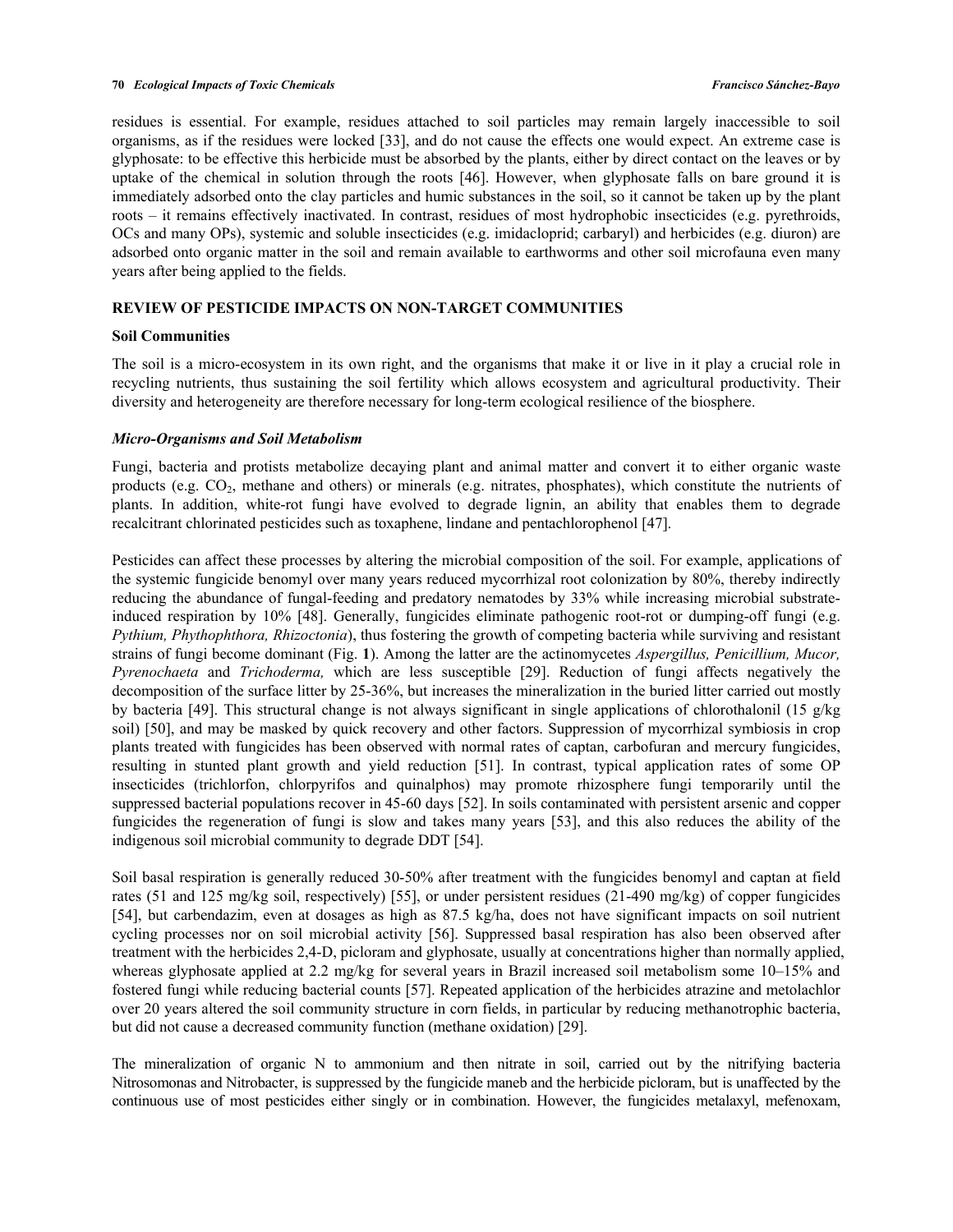mancozeb and chlorothalonil, and the herbicide prosulfuron, increase ammonium and nitrate levels by indirectly fostering nitrifying and denitrifying bacteria which inhibit N2O and NO production [29]. Nitrogen fixation in rice paddies by Azospirillum bacteria can increase following application of recommended doses of carbofuran insecticide (2- 5 mg/L), but larger doses are inhibitory [58]. The herbicide glyphosate suppresses most soil bacteria, including nitrogenfixing Rhizobium, because it inhibits the biosynthesis of aromatic amino acids. Susceptibility of plants to pathogens is also increased by glyphosate treatment as biosynthesis of the proteins phytoalexin and glyceollin, which normally block infection, is also inhibited. However, significant impairment is only observed at high concentrations, since glyphosate itself is completely degraded to CO2 by other micro-organisms living in the same soil [59]. A general inhibitory effect of phosphatase (5-98%) in the presence of glyphosate has also been observed [60], whereas the herbicides oxyfluorfen and oxadiazon at 0.4 and 0.12 kg/ha, respectively, stimulate the population and activities of phosphate solubilizing microorganisms and also the availability of phosphorus in the rhizosphere [61].

Little is known about the impact of pesticides on soil protozoans, but it seems that they are just as sensitive as other soil micro-organisms, with insecticides being more toxic than herbicides. Soil protozoa can be critically disturbed as populations often do not fully recover within 60 days. Fungicides have rather varied effects: ciliates decrease slightly but testate amoeba species can be reduced by 50% in pesticide-treated agroecosystems, contrasting with the increased abundances and biomasses of soil protozoa found in ecofarming [62]. Transgenic Bt-crops, which produce the toxic Cry proteins from *Bacillus thuringiensis,* do not have much impact on microbial, nematodes and protozoan communities. Although some effects of Bt-plants on microbial soil communities have been reported, they were mostly the result of differences in geography, temperature, plant variety, and soil type and, in general, were transient and not related to the presence of the Bt-toxins [63].

#### *Soil Mesofauna*

The contribution of mesofauna to the recycling of total carbon has been estimated in the range 0.4-11% for surface litter from non-tillage fields and 6-22% in buried litter from pesticide treated fields [49]. Typical applications on crops, particularly of insecticides, can decimate the minute animals that carry out this essential task and disrupt the complex structure of the soil, which they effectively form. However, no matter how drastic their impact may be, all these effects can be reversed once the toxic activity has disappeared because populations of these small organisms recover very quickly [64]. The following is a summary of direct impacts on the most important taxonomic groups of soil fauna as affected by normal application rates used in agriculture, unless specified otherwise.



**Figure 1:** Diagram showing the main impacts of pesticides on soil, plant and arthropod communities. Red arrows indicate decreases and blue arrows indicate increases; empty arrows indicate indirect effects.

## *Arthropods*

Since the early days of pesticide usage it was noted that OC insecticides had mixed effects on the animal communities of the soil [65]. On the one hand, aldrin, dieldrin, heptachlor, chlordane and DDT controlled well the insect pests of the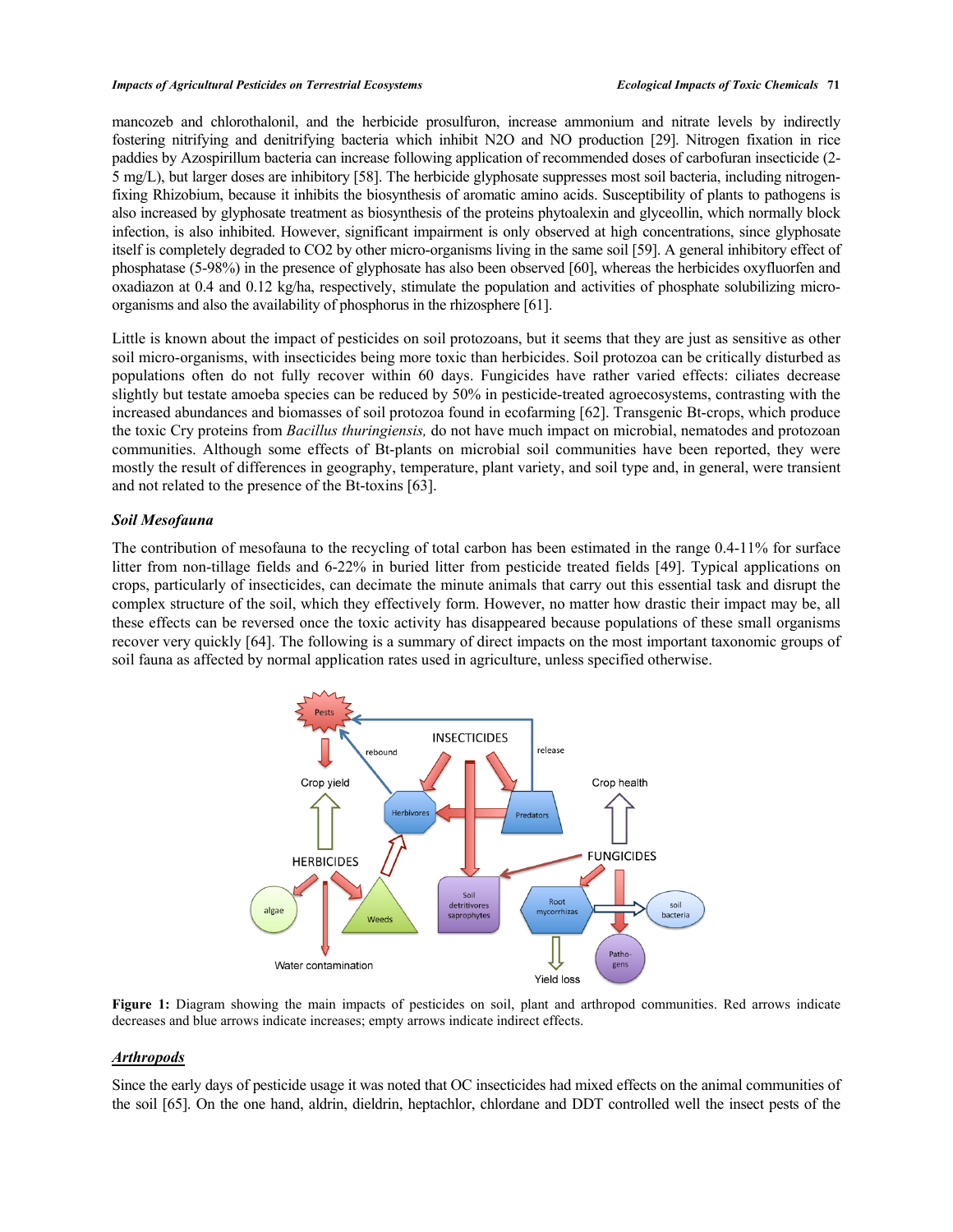crops, but on the other hand their residues in soil greatly reduced most species of springtails (Collembola), saprophagous mites, symphylids and pauropods (Myriapoda). DDT was less toxic than aldrin and dieldrin but killed higher percentages of predatory mites than other insecticides, the destruction of the latter resulting in indirect increases of their Collembola prey species. All OC insecticides had little or no effect on earthworms, enchytraeid worms and nematodes at low application rates (*i.e.* aldrin 2.5 kg/ha), whereas five times that dose, as applied for the control of *Phyllophaga* larvae, affected several earthworm species. Many of these early reports refer to field observations that are difficult to evaluate, but proper assessments carried out later confirmed those findings [27].

Of special significance are the impacts on populations of mites because these tiny organisms are the most numerous arthropods in soil; many of them are predators, others are saprophytic while some *Tetranychus* are crop pests. Among the 84 studies in a variety of crops reported by Edwards and Thompson [66], 56 showed a decrease in mite densities, nine reported increases and 19 did not show significant changes. Impacts occur across all ecological types of mites, with populations of predatory mites being negatively affected more frequently when treated with OC insecticides (e.g. DDT, endosulfan, aldrin, chordane and heptachlor), most OP insecticides and carbamate biocides (*i.e.* aldicarb, carbofuran) [67]. Although mites recover within six weeks or a few months, a single exposure to aldicarb (25 kg/ha) resulted in different successional outcomes over the subsequent four years because of the elimination of many Gamasina predacious mites, which are often the most susceptible [68]. Even natural extracts like neem (from *Azadirachta indica*) are more detrimental to oribatid mites than other mites and spiders [69]. Fumigants (gaseous pesticides) have devastating effects: the D-D mixture eliminates all mite populations, does not allow their recovery until two years later and eventually decreases the soil biodiversity [66]. Some mites are susceptible to the herbicides simazine, atrazine, monuron and DNOC, but most of the population changes observed in fields treated with herbicides appear to be from indirect effects on the flora [70]. Apart from mites, predatory arthropods of the soil include carabid and staphylinid beetles, earwigs, centipedes and spiders, all of which control many pests and are, therefore, beneficial species to agriculture. Centipede populations were reduced by DDT and aldrin in the past, as subsequently did most OP insecticides and carbamates, but reports on impacts of modern pesticides on this group of animals are very few [71].

Saprophytic arthropods such as springtails (Collembola), Pauropoda, most millipedes (Diplopoda), woodlice (Isopoda), certain mites, symphylids and Diptera lavae help desintegrate plant material that many soil microorganisms are unable to process directly [66]. Although the role of these soil organisms is not as important in agricultural fields as it is in forests and other ecosystems, the current agronomic trend of no-tillage draws its benefits in soil fertility mainly from the role of these animals. For instance, an 80% reduction of springtail numbers after applications of lindane (0.5 kg/ha) to corn crops in Africa resulted in reduced breakdown of organic matter by 45% [72]. Collembola species are not as susceptible to pesticides as mites are; in fact, their numbers usually increase when fields are treated with normal doses of insecticides, as these kill the predatory mites that prey on them [73], thus altering the dominance structure of the springtail community even if the species composition remains unchanged. Springtails are very susceptible to fumigants, carbamates and many OP insecticides [74]. The arsenic herbicides reduced springtail populations in barley by half [75], while DNOC, paraquat, dalapon-sodium and several triazines also reduce their populations when applied in large doses [76], but most herbicides affect springtail communities indirectly [70]. Only a few fungicides (e.g. benomyl) appear to impact negatively on populations of springtails and woodlice [77]. Among the tiny Myriapoda of the soil, the pauropods seem to be most susceptible to all kinds of insecticides, and some populations are completely eliminated by OP insecticides. Symphylids, by contrast, do not suffer drastic effects because they live buried in the deep soil layers where they feed on plant rootlets. Thus, non-leaching, hydrophobic insecticides (most OCs, pyrethroids and some OPs) hardly affect their populations, whilst systemic, hydrophylic insecticides and fumigants deeply penetrate the soil and cause serious population reductions in all taxa [66]. Millipedes are more tolerant, and even if their populations are reduced temporarily by OC and OP insecticides, the herbicide monuron, or the fungicide carbendazim, they recover within a few months [78]. However, persistent residues of DDT in soil of cabbage plots can progressively accumulate in millipedes and reduce their populations over the years [29].

Larvae of many Diptera species are agricultural pests, but the majority of them are not. In any case, they all play an important role in breaking down dead plant/animal matter, so the repeated application of insecticides and herbicides like simazine leads to a significant loss of Diptera larvae and a potential accumulation of dead organic material on the surface [66]. Larvae of dung beetles and flies in pastureland are also affected by residues of parasiticides found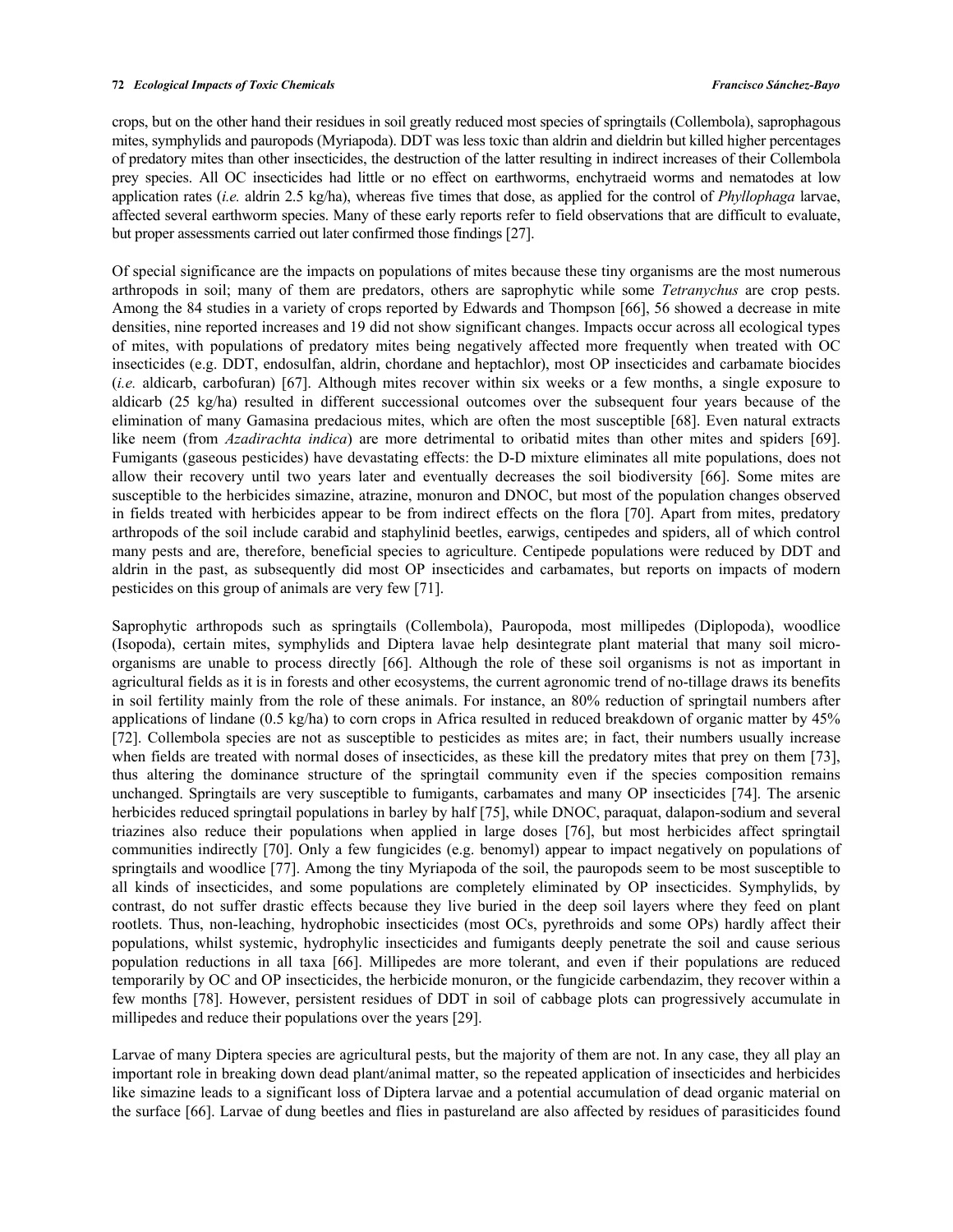in the faeces of treated livestock. For example, emergence of the dung beetle *Liatongus minutus* and eight species of flies from cowpats in the first two weeks following ivermectin treatment at normal rates (0.5 mg/kg body weight) was significantly reduced, while Ceratopogonidae and Psychodidae species prospered [79]. These impacts occur while lethal levels of residues persist in the dung – usually 1-3 weeks for most pyrethroids and avermectins in cowpats [80] but shorter times in sheep dung [81]. By contrast, insect growth regulators like fluazuron and methoprene appear to have no such effects at normal rates of treatment [82, 83].

## *Other Invertebrates*

Parasitic nematodes are regularly controlled with fumigants, lindane, some OP and carbamate insecticides applied directly into the soil, but depending on the doses applied, populations of saprophytic and beneficial nematodes are also reduced [29, 66]. Most OC insecticides and fungicides do not affect nematode numbers. Among the latter chemicals, carbendazim increases omnivorous species and benomyl reduces them [66]. Under field conditions, the risk of indirect effects from fungicide application is usually much greater than that of direct effects. For example, by reducing total fungal biomass and activity, captan decreases the numbers of fungal-feeding nematodes [84]. Herbicides have mixed effects, and this is believed to result from the complex interplay of top-down and bottom-up forces in soil food webs. Another example: plant-root parasitic species increased in rice paddy plots treated with a mixture of thiobencarb and simetryne (2.8 and 0.6 kg/ha, respectively) while predaceous mononchids, which mostly live on the surface, were drastically decimated when chlormethoxyfen at 2.8 kg/ha [85] was added to that mixture.

More important, particularly in tropical agroecosystems, orchards and vegetable patches with litter, are the impacts on detritivorous earthworms, because they remove large amounts of leaves and stubble material, and in doing so increase soil fertility and lessen the ability of certain pathogens to overwinter in the fields [66]. Past applications of copper fungicides and arsenates have led to the formation of mats of undecayed organic matter on the surface of many orchards, because these highly toxic and persistent compounds decimate earthworms populations [86], increase their avoidance behaviour [53], and negatively affect their burrowing rate. The latter sublethal effects have also been observed with the insecticide imidacloprid at 0.5-1.0 mg/kg dry soil [87]. The majority of OC, OP and carbamate insecticides do not cause significant reduction of earthworm populations at normal application rates [66], but chlordane, heptachlor, phorate and carbofuran are extremely toxic to all worms and eliminate them completely [88]. Recovery times from carbofuran treatments can last 90-105 days, and that from the OC insecticide butachlor can be longer than a season. Phorate can also foster enchytraeid worms indirectly by eliminating their predators [89]. All fumigants are deadly to earthworms because they penetrate the deep layers of the soil [66]. Among fungicides, carbendazim at 1 kg/ha decreased the abundance of several *Lumbricus* species in terrestrial model ecosystem (TME) studies, as well as *Fridericia* enchytraeid worms and native earthworms in rubber plantations of the Amazonia [78]. Some herbicides (e.g. DNOC, chlorpropham, atrazine, simazine, monuron) reduce earthworm populations slightly, and paraquat appears to increase them [70], but most have no direct effect on them. In general, conventional agronomic practices in orchards seem to affect negatively detritivores such as earthworms and woodlice. However, some long-term studies have shown that insecticide-treated fields had no ecologically significant impacts in earthworm populations when compared to untreated fields, the differences being largely consistent with the expected effects of climate, soil types, crop types and cultivation practices [90].

#### **Vegetation and its Arthropod Communities**

The soil is the substrate and nutrient source for the growth of plants, and the vegetation provides the basic structure on which most species of arthropods live. Both weeds and macro-invertebrates provide many valuable services to the agroecosystem – nitrification; soil aeration and water percolation; recycling of litter, dung and decay materials; pollination; and vectors of mycorrhizal spores, among others.

## *Impacts on Vegetation*

Weeds are the competitors of the crop for water and nutrients, and can reduce crop yields significantly. Broadspectrum herbicides are toxic to all kinds of plants alike, usually by inhibiting the photosynthesis (e.g. urea herbicides, triazines) or any other essential plant metabolic pathway (e.g. glyphosate), but others inhibit seedling development from the seed (e.g. trifluralin and pendimethalin). Selective herbicides are designed to inhibit metabolic processes common to either grasses (monocotyledons) or broad-leaf plants (dicotyledons). This feature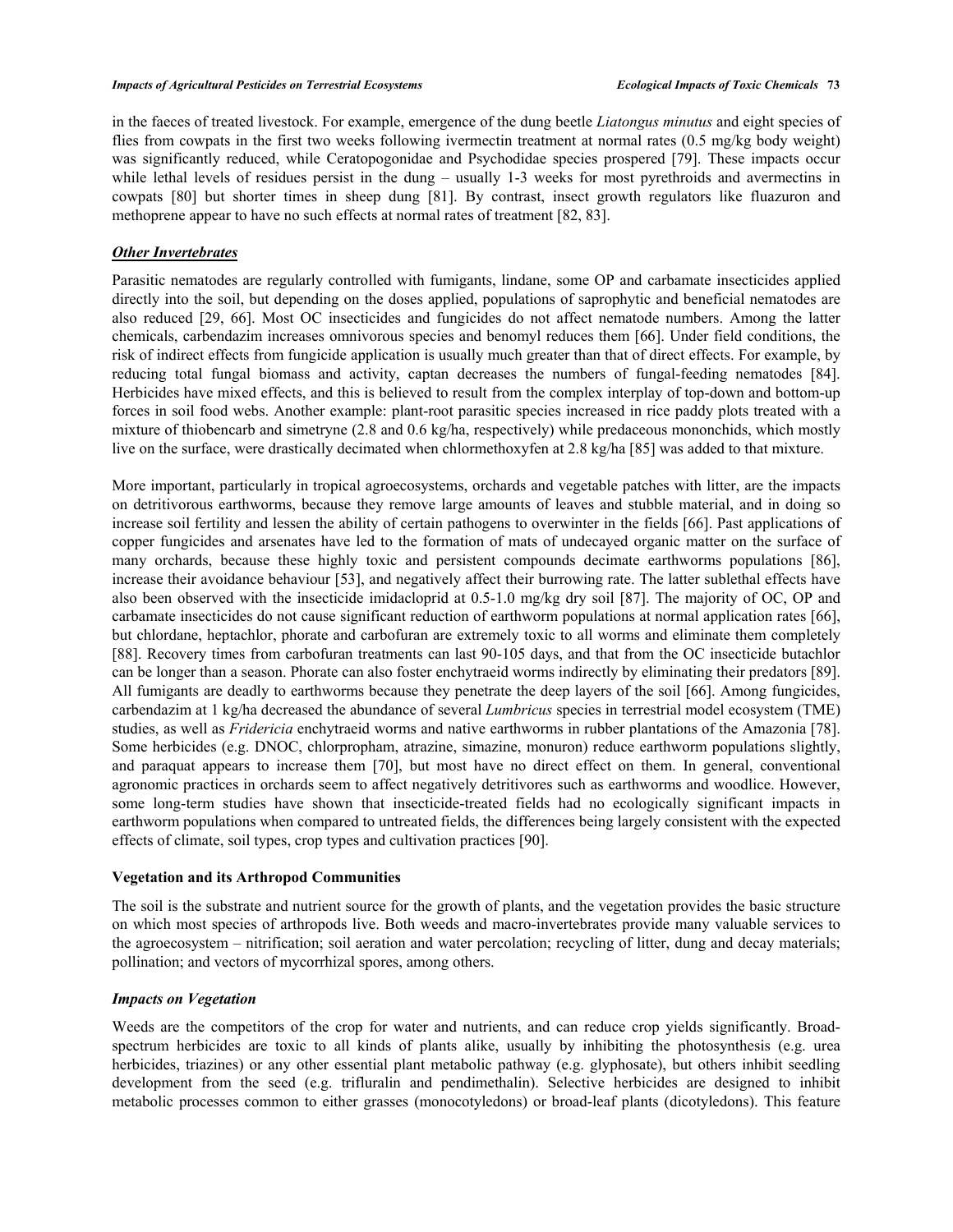allows them to be used on certain crops to control weeds of the opposite type; for example, 2,4-D is used in cereal crops because it only inhibits growth of broad-leaf plants. The effectiveness of herbicides in reducing plant biomass is often underestimated. They effectively exclude many annual plants from being established, and although vegetation communities may recover in the following season, the constant application of herbicides year after year leads to the depletion of soil seed banks. For example, it has been reported that after many years of intensive agricultural practices using a range of herbicides, the Hilly Country of Saxony has lost many landscapes and their associated flora diversity [91]. It appears that the time of their application in relation to plant seed production influences more the nature of vegetation changes than does the soil seed bank type. However, individual herbicides have minimal impacts; a review of the impacts of the broad-spectrum herbicide glyphosate on a variety of ecosystems found the shifts in species floral composition and structure of habitats were within the normal range of variation in natural ecosystems [92].

Indirect impacts of herbicides on soil fauna are often reported. Long-term studies carried out over several years in vegetable crops have revealed that the soil arthropod community structure is positively correlated with the weed community biomass, which varies with the use of specific herbicides and other management practices [93]. For example, the abundance and diversity of rove beetles (staphylinids) is dependent on weed community composition as well as ploughing, with the highest biodiversity being observed on fields with no-tillage and less pesticide use [94], whereas use of paraquat and trifluralin herbicides in tomato plots result in significant reductions in the density of ground beetles. The unintended consequences of such indirect impacts are illustrated by the reduction of weeds in orange groves in Spain: many years of herbicide applications have reduced the abundance and biodiversity of consumer ants to the point that fewer ant colonies made the soil progressively less porous and more compacted, thus enhancing rainfall erosion and slowly depleting the orchard's soil fertility [95].

Plant biodiversity is not considered to be important in crop monocultures, but it is relevant to the establishment of stable arthropod communities in or around the crop. These play an essential role in effective crop protection and also sustain populations of birds and other vertebrates. In many cases, the losses in yield caused by weed competition can be offset by the benefits that predatory arthropods bring to the crop. For example, cane and sugar yields averaged 19% higher in weedy sugarcane plantations than in the weed-free plantations in Lousiana, because broadleaf weeds enhanced the populations of beneficial carabids, ants and spiders that control the sugarcane borer (*Diatraea saccharalis*) [96]. Similarly, the combined use of Bt-cotton, lucerne strips and a nuclear polyhedrosis virus in Australian cotton farms reduced the use of synthetic pyrethroid insecticides by 50% without sacrificing yield and profitability [97]. Experience over the years in these and other crops have demonstrated the benefits of the appropriately named integrated pest management (IPM) strategies that promote the conservation of existing natural biological controls through major reductions in insecticide and herbicide use.

The introduction of recent transgenic herbicide-tolerant crops (TGHT) may encourage no-tillage practices which are beneficial for soil fertility, but there is concern that such crops may lead to a more intensive use of herbicides and the removal of many weeds that support populations of pollinators [98]. Pollination by bees is a very important ecological service provided to agriculture, as 25% of tropical crops and possibly up to 84% of temperate crops [99] depend on insect pollination. Thus, management and protection of pollinator populations and habitats of nectarproducing plants can be essential for some crops, and for plant biodiversity in the environment at large. However, there are no clear examples of low crop yields resulting from the effect of pesticides or transgenic Bt-plants on pollinators [98]. Although agricultural intensification and habitat loss are the most frequent cause of pollinator impoverishment (64% of cases), direct bee mortality by insecticides is evident and cannot be ignored either [100].

#### *Arthropod Communities*

Insecticide sprays can wipe out 99% of the population of target pests as well as those of non-target species, just as chemotherapy kills both bad and good cells alike. Since the early years of the Green Revolution entomologists realized the limitations of this approach and looked for alternative methods of pest control. In nature, predatory arthropods keep the populations of phytophagous insects (most pests) in check: ladybird beetles, dragonflies, earwigs, some ants and crab spiders predate on eggs of pest species, while parasitic Hymenoptera play an essential part in controlling numerous pest larvae, so they are being used in biological pest control. A recent review of 39 ecosystems found that agrochemical pollutants negatively affect these parasitoids in 46% of cases [101], with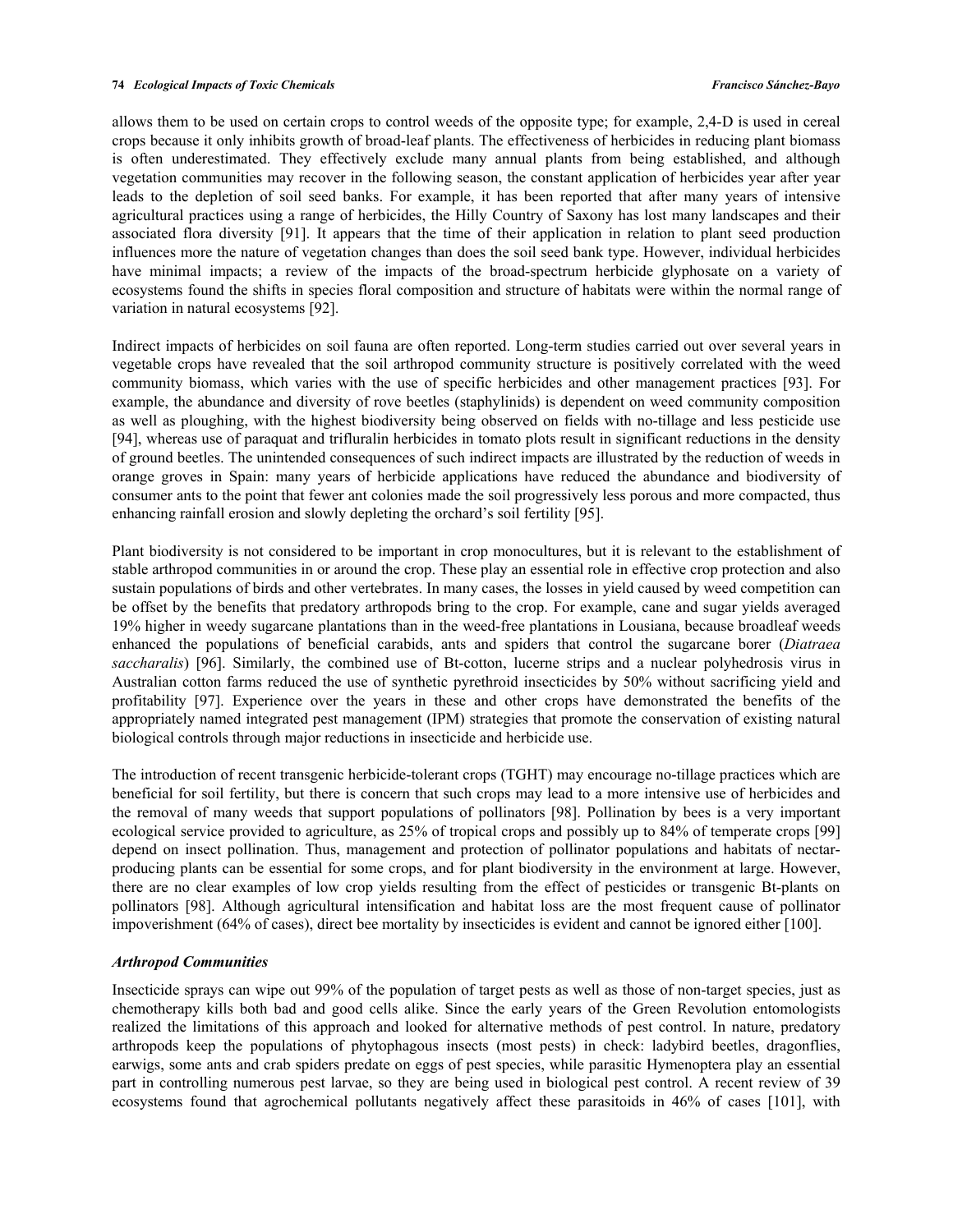persistent and systemic insecticides (e.g. cartap and imidacloprid) having the greatest impacts [102]. However, predatory arthropods are less susceptible than parasitoids and more variable in response to pesticides [103]. Although some predatory species are very tolerant to pesticides (e.g. the spider *Lycosa pseudoannulata*, the coccinellid *Cryptolaemus montrouzieri,* and the lacewing *Chrysopa carnea*), their initial elimination by insecticides and their slower recovery than that of the pest species they control often results in rebounds of pests (Fig. **1**) in the short and long term [104].

Early insecticide impacts in non-target arthropod communities were reported for orchards sprayed during three years with lead arsenate and nicotine. Ground-dwelling beetles, spiders and ants were reduced by 15%, and the proportion of eggs and larvae of the main apple pest – the coddling moth (*Laspeyresia pomonella*), which is parasitized by Hymenoptera species – decreased by 64-97%, allowing the moths to come back unopposed [29]. DDT sprays helped eliminate the coddling moth, but it created new pests among leaf-rollers, woolly aphids, red-spiders and *Tetranychus* mites that surged as a consequence of the lack of predators and the suppression of parasitism. Citrus orchards sprayed with DDT to control cottony-cushion scales and mealybug pests also eliminated the predatory ladybird beetles and parasites which control them – as a result, pest numbers not only did not decrease but rather surged exponentially [105]. Because of the persistence of DDT, restoration of a normal predator-prey relationship after cessation of sprays could take up to five years [106].

The annihilation of predatory and parasite arthropods in cotton, corn, rice and horticultural crops has created new community structures characterized by the absence of predator-prey relationships, one where pests species thrived for a while until the next insecticide spray decimates them, where resurgence became the norm and resistance to chemicals the final outcome [29, 107]. In America and Australia, early sprays of calcium arsenate to control the main cotton pest, the boll weevil (*Heliothis* spp.), boosted the populations of cotton aphids due to the elimination of predatory arthropods. Lindane was applied to control both the weevils and the aphids, but this resulted in outbreaks of *Tetranychus* mites, as more predators were also affected. To top it all, the application of OP and systemic carbamate insecticides to control leafworms (*Spodoptera* spp.) resulted in further outbreaks of boll weevils and mites due to a combination of two factors: total lack of predators and insecticide resistance developed within the pest species [29]. It is easy to understand that restoring these shattered communities usually takes a few years. Pest management plans in cotton agroecosystems continued to rely on the routinely, heavy use of pyrethroids, OPs, carbamates and new insecticides until the 1990s [108]. Recently, the introduction of transgenic Bt-cotton in some countries appears to have a positive effect on restoring the biodiversity of most predatory insects, spiders and birds in cotton fields, since insecticide applications are reduced 50% or more [109]. Similarly, the biodiversity of arthropods in Bt-corn crops is much higher than in fields treated with pyrethroids. Insecticide sprays on rice crops upset natural enemy control of pests such as plant hoppers (*Nilaparvata lugens*) and also create heavy selection pressure for strains of pests that can overcome previously resistant rice cultivars. Such circumstances create outbreaks of secondary pests and impair biological control of some key primary pests such as Pyralidae stem borers [104]. Typical applications of BHC and parathion significantly decreased densities of predatory dragonflies, spiders and parasitoids, thus increasing the herbivore:predator ratio among arthropods [110]. The insecticides imidacloprid and fipronil also change this ratio even if their main impact is on midge larvae (Chironomidae) [111]. In addition, herbicides applied to rice paddies foster the numbers of parasitic nematodes and alter the plankton communities [85]. Perhaps, the rich biodiversity of rice fields, with some 200 species of predatory arthropods, could be used in IPM programs to control the 55 species of pests found in this crop [112].

Ground-dwelling carabid beetles are essential in controlling many horticultural pests, and together with staphylinid beetles make up about 75% of the predaceous and/or parasitic insects on vegetable crops [113]. In the past, OC insecticides decimated their populations and allowed very slow recovery afterwards [29], whereas the OC endosulfan at 1 kg/ha appears not to cause major impacts on these arthropods [72]. The impact of cholinesterase inhibiting insecticides on carabid populations ranges widely among species [114, 115], but all allow their recovery within a few weeks [66], whereas pyrethroids and imidacloprid at recommended rates have minimal impacts in spite of their extreme toxicity to insects [72]. Most herbicides indirectly increase densities of carabids, ladybird beetles and linyphiid spiders [74], but 2,4-D and chlorpropham are toxic to carabids too [29]. TGHT sugar beet and Btcanola crops do not appear to have any significant effect on carabids, staphylinids nor spiders, but rather reduce the overall arthropod abundance through indirect effects on weed biomass [116].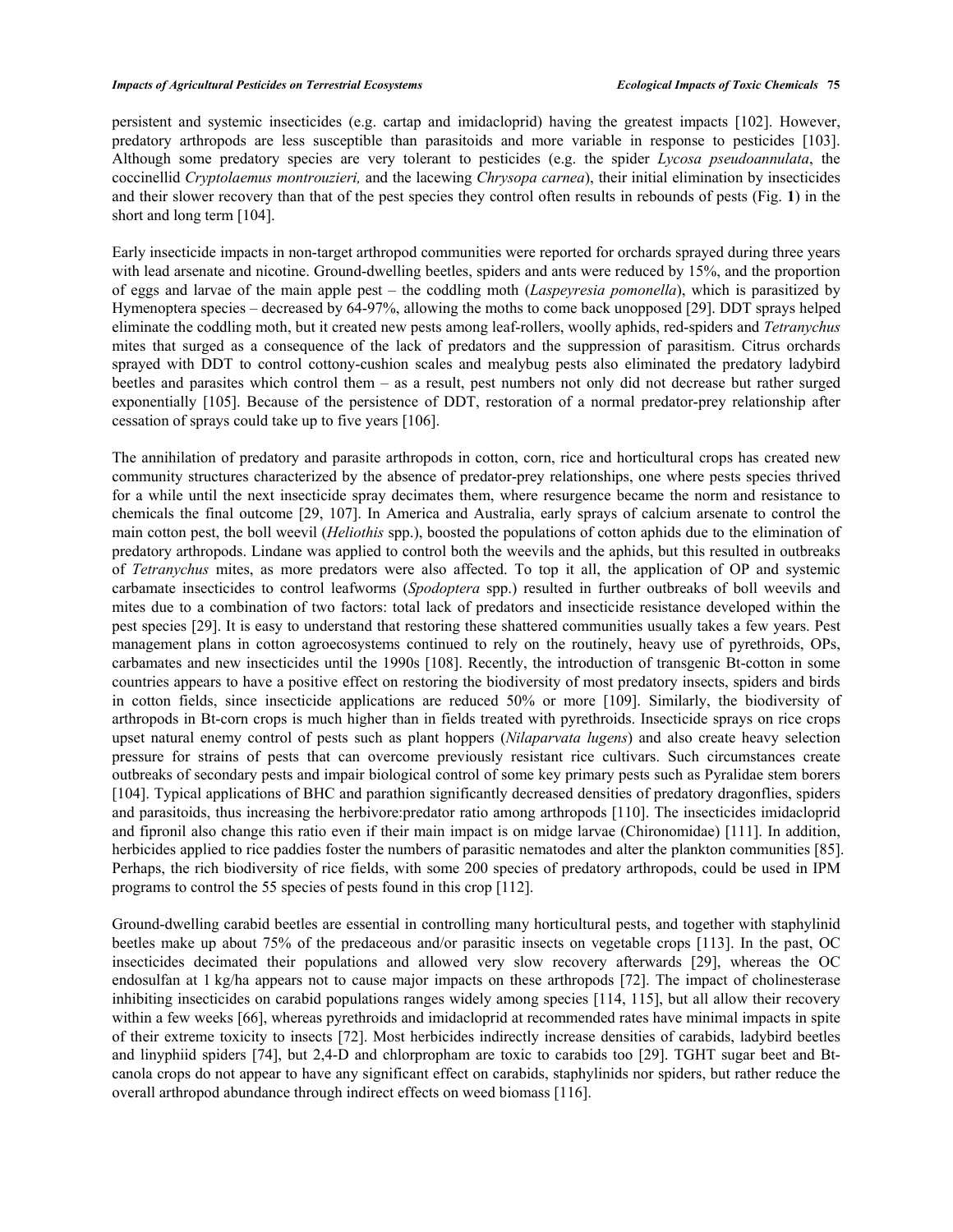Spiders and phytoseiid mites are important predators in all kinds of crops. Applications of OP, carbamate and pyrethroid insecticides in vineyards, orchards and other crops usually result in increases of pest *Tetranychus* mites because of reductions in the more susceptible phytoseiid predators [117]. In experimental plots, spiders were three times less abundant in apple orchards treated with insecticides than in untreated ones, and spiders and ants were reduced in numbers in 53% of the corn crops in Africa treated with lindane (0.5 ka/ha), an effect that lasted 2-3 weeks [72]. Lycosidae and linyphiid spider populations undergo a similar pattern – they are initially eliminated from cereal fields treated with OP insecticides, but their abundance may increase subsequently in response to rebound densities of unaffected prey like springtails [29]. Indirect effects of herbicide application on field margins often reduces the habitat for lycosid and linyphiid spiders, as border crop fields and hedges act as refuges for these and many other beneficial predatory invertebrates [118]. No-tillage practices and TGHT crops enhance spider populations through a more heterogeneous and diverse vegetation structure [119].

The direct impact of insecticides on honey bees (*Apis mellifera*) was recognized a problem since the calcium arsenate dust sprays killed entire hive colonies in the past [29]. They also affect the performance of the colonies, with impacts ranging from odour discrimination to the loss of foraging bees due to disruption of their homing behaviour [120]. Pyrethroid and OP insecticides such as triazophos and dimethoate continue to be very toxic and hazardous to bees [121]. Spray drift and volatilization are responsible for most of the incidents reported on hives [100], while impacts on wild bumblebees (*Bombus* spp.) are likely underestimated and non-reported. All bees are also affected by the poisoned nectar and pollen taken from plants treated with systemic insecticides such as carbamates and imidacloprid. Typical concentrations of imidacloprid of 6 mg/kg in male flowers (panicles) and 2 mg/kg in pollen from maize, sunflower and rape plants are sufficient to decimate honeybee colonies [23], especially when the pollen contains higher residues of other pesticides that could act simultaneously or synergistically. Besides mortality, imidacloprid appears to affect the brain (memory) and metabolism in bees, with the resulting impairment in the workers activity [122].

Crop diversification in conventional farming can help increase the biodiversity of arthropods while significantly reducing the densities of phytophagous pests by 60-70% [123]. In tropical rice crops particularly, which sustain a large biodiversity [112], pest management is best achieved using natural controls rarely supplemented by insecticides [104]. In ephemeral annual crops such as cereals, sugar cane, alfalfa or even cotton, leaving strips of grass and weeds on field margins, woody borders and other practices that attract and provide refuge to many arthropods can increase both biodiversity and abundance of natural predators [118]. It should be borne in mind, however, that any efficiency in controlling the pest populations through natural enemies depends very much on the identity of both predator and prey species, not on the diversity of predators *per se* [124].

#### **Vertebrates**

Since invertebrates are small and not very mobile – except some insects –, pesticide impacts on their communities are restricted to the agricultural fields, orchards and the margins affected by spray drift. By contrast, vertebrates move around fields, nearby forests, wetlands, rivers, lakes and even far away places in the case of many bird species. Therefore, off-farm contamination is another source of exposure for vertebrates, even though it is much lower than on-farm exposure due to its lower residue levels [125]. For persistent chemicals, the possibility of bioaccumulation in the animal tissues introduces also a new and often unknown risk factor.

#### *Direct Impacts*

The susceptibility of vertebrates to agricultural doses of pesticides is typically lower than that of invertebrates simply because of their size difference. Vertebrates are more tolerant to synthetic pyrethroids, neonicotinoids and OC insecticides, but very susceptible to cholinesterase inhibitors, whereas amphibians are generally very sensitive to pyrethroids and more tolerant of cholinesterase inhibitors than birds and mammals [126]. Reptiles appear to have either less or similar sensitivities to mammals in regard to neurotoxic compounds [127]. Mammals are more tolerant to certain pesticide groups than other vertebrates because they posses active detoxification mechanisms. However, small insectivorous mammals, such as shrews and moles, are very sensitive to neurotoxic anti-cholinesterase insecticides because of their high feeding and metabolic rates. Birds are more tolerant of pyrethroid and neonicotinoid insecticides, but are very susceptible to chlorfenapyr.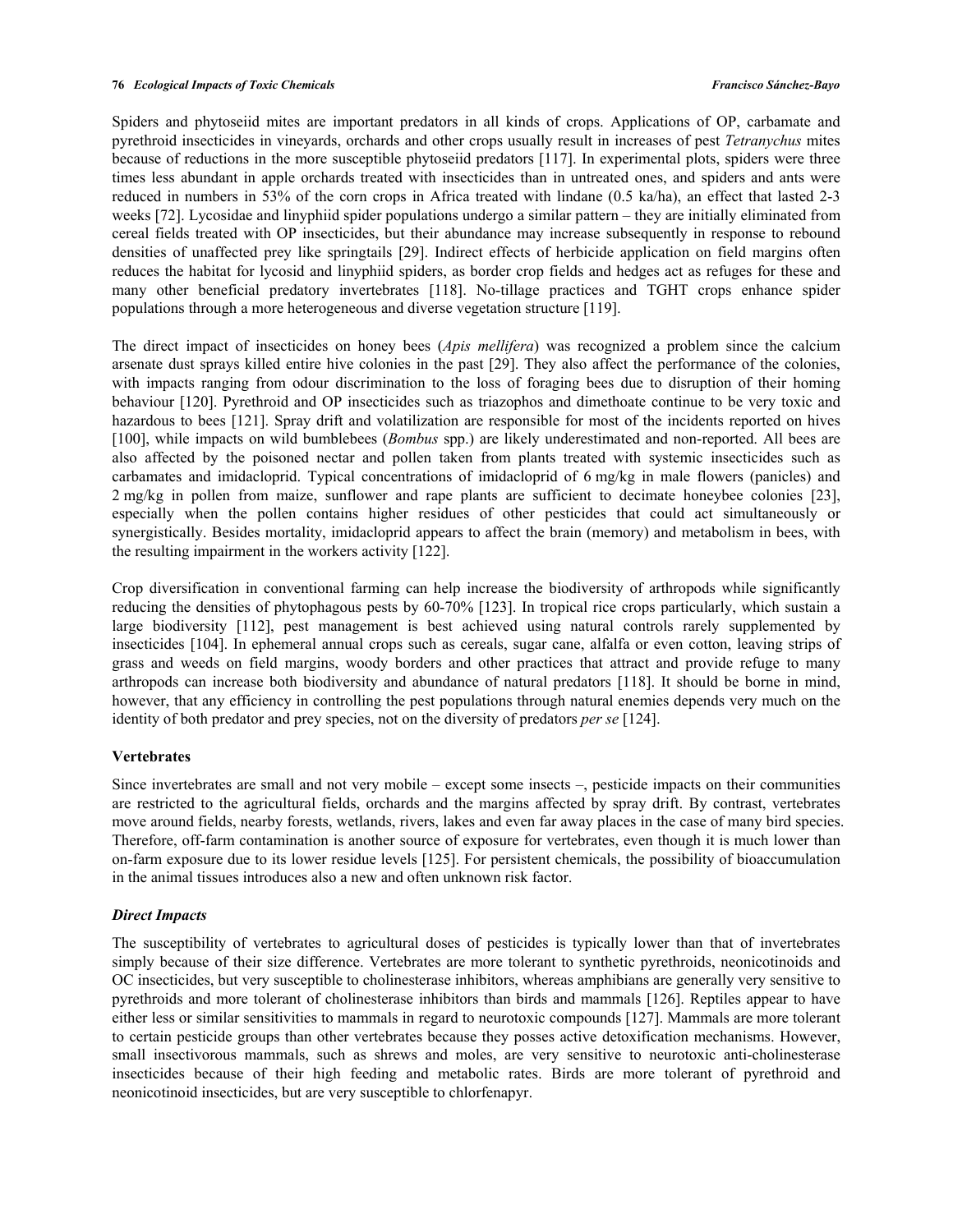Killing of non-target organisms such as birds, lizards and small mammals is often observed at the time of insecticide applications [128], but most incidents are probably not reported [129]. Bird mortalities from direct exposure to insecticides can range from a few birds to several hundreds. Indeed, OC insecticides were blamed for many bird fatalities in the past, and cholinesterase inhibitor insecticides were responsible for 25-50% of bird mortality observed in farmland of the United Kingdom between 1975-1990s, of 17% of all birds poisoned in agricultural lands of the Netherlands, and 3-12% of all birds of prey found poisoned in the USA [15]. Levels of inhibition of brain acetyl-cholinesterase in birds below 20% are associated with sublethal effects and levels above 70% result in death [130], whereas in lizards the levels are typically below 40% and above 50% for the respective effects [131]. In contrast to OC insecticides, carbamate and OP insecticides do not accumulate in vertebrates as they can be readily metabolized, so their potent effects are usually short-lived. Even so, mortality of magpies by direct poisoning with famphur, applied to cattle as parasitic treatment, has been reported [132]. Lizards suffer similar effects as birds and mammals when exposed to the latter insecticides, but impacts on their populations and ecology are unknown [127]. Frogs, toads and tadpoles are common inhabitants of rice paddies, irrigation ditches and farm ponds as well as in surrounding wetlands and riverbanks, and so are exposed to direct pesticide applications on farm and drift sprays into their habitats. Although pesticide concentrations in agricultural waters are insufficient to cause frog mortality, the development of tadpoles is usually affected by low concentrations of many OPs in water (e.g. 4-8 mg/L fenitrothion) and herbicides like triclopyr (2.4-4.8 mg/L) [133].

Apart from mortality, sublethal effects on birds and small mammals exposed to these insecticides are more common, including reductions in food consumption and drinking activity that leads to noticeable weight losses [44], lack of aggressive behaviour, memory impairment that can compromise their survival ability, immobility on the ground which puts them at risk of predation [134], apathy in bird hatching, nest defence and care for the nestlings [44] and reduced fertility [135]. In amphibians, stress [43], suppression of immunity, and susceptibility to parasite infections [45] have been reported. Most of these effects are transient, but those affecting reproduction impact on the long-term viability of a species, even if there might not be apparent short-term population reductions. For example, direct exposure to OC insecticides reduced the breeding success of songbirds in apple orchards [136] and the recovery of vole populations in experimental plots. This is of concern because wildlife species rely on tight net reproductive rates to maintain their populations and cannot cope with such adverse effects. Thus, it has been suggested that reduced egg weight and hatchling success in caimans as a result of typical exposures to atrazine  $(15 \mu g/\text{egg})$  and endosulfan (0.15-1.5 mg/egg) may influence the populations of this species in the wild Amazon [137]. As the field assessment of such populations is difficult, models have been developed to predict the long-term effects caused by reproduction impairment. Balanced population densities are important in the case of rodents, where a delay in reproduction can give a competitive advantage to another species. In this regard, exposure to the OP azinphosmethyl applied on alfalfa at 0.9-3.6 kg/ha caused lower than normal pregnancy rates, or its delay, in both voles and mice [138], whereas similar rates on tall grasses did not have effect on populations of *Microtus canicaudus* voles [139]. Similarly, lack of aggressiveness after exposure to dimethoate (0.4-0.6 kg/ha) did not impede the populations of herbivorous prairie voles (*Microtus ochrogaster)* to increase five-fold because the survival of competitor, omnivorous deer mice (*Peromyscus maniculatus*) decreased significantly [140].

Endocrine disruption is another sublethal effect by which some pesticides and other contaminants may impair developmental growth and reproduction in vertebrates [141]. Altered thyroid hormone concentrations, which influence development and metamorphosis, have been observed in birds exposed to DDT, OP, carbamate and pyrethroid insecticides [142, 143], in goldfinches exposed to the herbicide linuron [144], in amphibians and fish exposed to endosulfan and other insecticides [145]. Abnormal sexual differentiation caused by herbicides like atrazine have been observed in frogs, although conflicting evidence also exists [146]. Confirmed cases of impaired reproduction refer to populations of bald eagles (*Haliaetus leucocephalus*) in the Great Lakes of North America [147] and alligators in Florida [148], both of them after many decades of exposure to DDE residues. In the second case, high residues of OC insecticides and other chemicals were found in alligator eggs from Lake Apopka, which was heavily contaminated by a spill of difocol and DDT in the nearby agricultural area, and though hatching success was lower than normal it appeared to be unrelated to the pesticide levels measured in eggs [149]. Subsequent studies found the levels of estrogen in female alligators from that lake were double than normal, while levels of testosterone in male alligators were three times lower than normal or similar to those found in females. In addition, males had poorly organized testes and abnormally small phalli and females exhibited abnormal ovarian morphology [148]. As a consequence, alligator populations in Lake Apopka are in decline.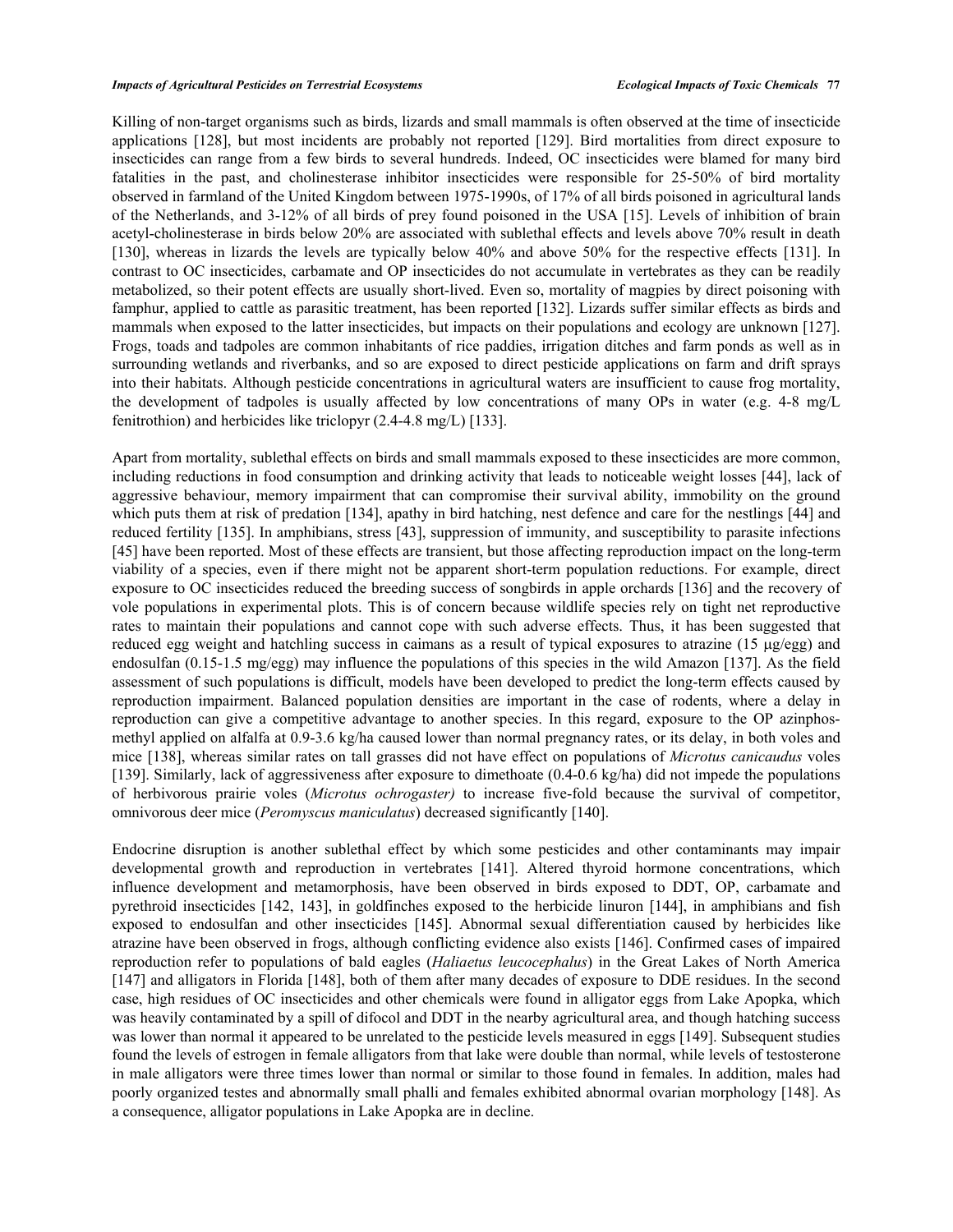#### *Primary Poisoning*

More common among vertebrates is the exposure to pesticide residues through ingestion of contaminated food. Granivorous birds and rodents often ingest large quantities of seeds that often contain pesticide residues; grazing mammals may consume pasture contaminated with herbicides or insecticide spray drift; and birds of prey and scavengers often consume the guts of their prey and/or carcass, so the undigested granules of cholinesterase inhibitors and rodenticides found in the prey can result in fatalities among raptors [150]. The extent of this contamination can be assessed by the relative amount of residues found in animal tissues. Based on the residue levels of mirex across a large number of non-target animals [151], we know that insects accumulate more residues than other invertebrates, and among the vertebrates amphibians and reptiles had lower levels than birds and mammals, which possibly reflect their differences in feeding rate and metabolism. While most residues are metabolized and/or excreted by the animals, persistent and recalcitrant chemicals may accumulate in organs such as the liver and kidney, whereas lipophilic residues usually are stored in fatty tissues. Modern biomarker techniques make it feasible to investigate the poisoning level of live animals in a non-destructive way, *i.e.* using small samples of blood serum from reptiles, birds and mammals [152, 153].

# *Secondary Poisoning*

Insectivorous birds, frogs, lizards and mammals often consume insects contaminated with pesticides [32]. The ecological consequences of secondary poisoning differ markedly among vertebrate taxa and the role each species plays in the trophic structure of the ecosystem, and obviously depend on the chemical nature of the poison. Build-up of insecticide residues in primary consumers can make them more susceptible to predators and scavengers. Birds of prey feeding on these animals accumulate even higher residue levels and often die as a result [36]. Most of the fatalities in raptors due to secondary poisoning are associated with the illegal use of insecticides and rodenticides (e.g. to eliminate wild carnivores), but some result from the normal use of pesticides by farmers [154]. Indeed, secondary poisoning by non-persistent carbamate and OP insecticides has been attributed as the cause of mortality in barn owls (*Tyto alba*), American kestrels (*Falco sparverius*), red-tailed hawks (*Buteo jamaicensis*), great horned owls (*Bubo virginianus*) and bald eagles [36, 150], and it is probably more common than we think because most of the time the victims die without being noticed. The removal of vertebrate predators from an ecosystem leads to similar imbalances as described above for the insect communities in (Fig. 1), encouraging pest rodent species to multiply unrestrained.

Persistent OC residues bioaccumulate in the fatty tissues of all organisms, and are released slowly during periods of fasting or intense flying activity such as during migration [155]. As they are passed on from consumers to predators at the top of the trophic chain, the biomagnification factors can be staggering – up to 10,000 times or more [156]. Not surprisingly, consumption of invertebrates contaminated with OC insecticides causes the death of many insectivorous birds and bats [157], but the sublethal effects from this poisoning are more damaging in the long term. One of the first known impacts of OC insecticides was the reproduction impairment they caused in birds of prey and fish-eating birds, which was felt worldwide in less than two decades, and put some species on the brink of extinction [4]. The case is well documented for DDT, though cyclodiene insecticides like dieldrin produced similar effects [158]. Persistent residues in soil, plant forage, seeds, earthworms and other invertebrates accumulate up the trophic ladder because vertebrates consuming such contaminated foods cannot excrete them. Consequently, predators and scavenger birds concentrate large amounts of DDT in their bodies, where it is transformed into DDE, an equally recalcitrant compound which causes eggshell thinning by altering the calcium metabolism in birds [5]. This unforeseeable effect produced a high mortality of embryos and chicks in birds of prey such as the peregrine falcon (*Falco peregrinus*), sparrowhawk (*Accipiter nisus*), kestrels (*Falco* spp.), Spanish imperial eagles (*Aquila adalberti*) [159] and many fish-eating birds like herons, cormorants and pelicans [160]. Initially, the reduction in juveniles was compensated by higher reproduction rates because there was less competition for food, until the introduction of cyclodienes years later dealt a fatal blow and populations of raptors started to decline [161]. DDT and many other OC insecticides were banned in most countries during the 1970-80s, but their residues are still out there. Wildlife feeding in areas where DDT was applied for agricultural pest control continues to be affected by the persistent residues [32], which fortunately are now reduced to the point that raptor populations are no longer threatened with extinction and, on the contrary, are slowly recovering [162, 163].

Rodenticides are one of the most common causes of secondary poisoning in bird and mammal predators that feed on the target rodents. In particular the second generation of anticoagulant coumarin rodenticides are very persistent, and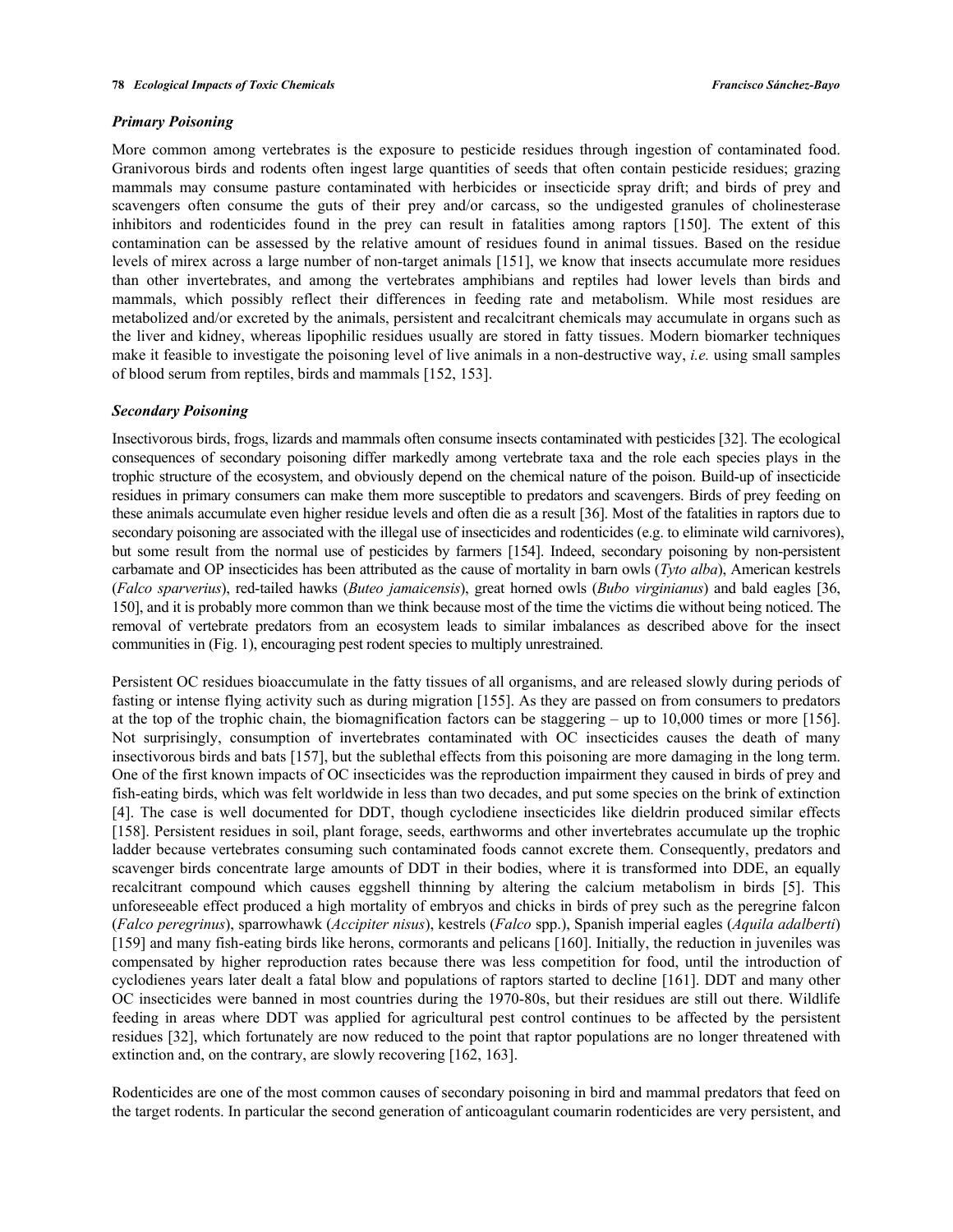residues ingested with the carcasses of poisoned animals accumulate in the predators' bodies, causing internal or external bleeding and eventually death. Some 70% of the owls collected in Canada between 1988-2003 had residues of at least one rodenticide at levels up to 0.93 mg/kg (brodifacoum) or 1.01 mg/kg (bromadiolone) in their liver [164]. Birds of prey are being increasingly reported dead as a consequence of coumarin poisoning in America [34].

# *Indirect Effects*

Insecticides directly affect insectivorous vertebrates by reducing the insect prey base available to them, whereas herbicides indirectly affect their populations through a variety of pathways, including 1) the direct removal of the food base of granivorous species, 2) reduction in invertebrate abundance by removing the plants that invertebrates depend on for food or habitat, and 3) reduction in vegetative cover necessary for nesting/breeding and reproduction [165].

The best documented evidence of indirect pesticide effects on insects and bird populations is found in the United Kingdom, where declines of grey partridge (*Perdix perdix)* had been noticed by game hunters and ornithologists for some time – it was rightly attributed to the combined indirect effect of herbicides and insecticides that resulted in breeding failure as a consequence of chick starvation and low survival [90, 166]. Even if other contributing factors such as worm parasites have added to the partridge demise [167], the fact that pesticides are routinely sprayed on cereal and other crops everywhere has indirectly affected the populations of many other bird species as well, which are declining in European countries and North America [168]. Declining bird species (e.g. skylark, corn bunting, *etc.*) are not associated with particular foods, but with overall reductions in abundance and diversity of plants, seeds and insects [169, 170] resulting from intensive agriculture [171]. Granivorous species feed on cereal grain and seeds of many 'weeds' like knotgrasses (Polygonaceae), chickweeds (*Stellaria* spp.), goosefoots (*Chenopodium* spp.), and others, so their decline has been driven primarily by herbicide use and the switch from spring-sown to autumn-sown cereals [172], both of which have massively reduced the food supplies of these birds [173]. However, herbicides are not the only culprits, as other intensive management practices (including TGHT crops) also reduce farmland food and biodiversity. During the breeding season, grasshoppers, sawflies, spiders, leaf-beetles, weevils, butterflies/moths and their larvae, aphids, and crane-flies and their larvae are important foods for insectivorous and omnivorous birds; the first four taxa (which are sensitive to insecticides) are associated with the diet of most declining bird species [174]. Recovery of plant and insect densities can be achieved in a few years once the intensive management practices are abandoned [174], offering hope for the recovery of birds as well. Hedgerows with bushes and trees may also provide protection and nesting places for birds, but first the food supply needs to be restored to levels capable of sustaining their populations. Thus, bird densities and biodiversity can double in corn organic farms compared to conventional corn farms [175], despite some organic crops providing only slightly better food supplies.

It is reasonable to assume a similar fate in small insectivorous mammal and reptile populations, but at present evidence from field studies on these animal taxa is lacking. The fact that many amphibian population declines occur in intensive agricultural areas [176] has alerted some researchers. It appears that a combination of indirect effects from insecticides and herbicides, which introduce a cascade of events affecting negatively the feeding and growth of tadpoles, plus sublethal effects involving trematode infection [45] and other intensive farming practices, such as the use of fertilizers, may account for such declines [146]. However, pesticide-treated rice paddies continue to be a valuable haven for many species of frogs, since herons are not interested in preying in conventional fields because they have less foraging value than organic ones [111].

Apart from farmlands, indirect herbicide impacts are observed in wetlands that receive the outflows of agricultural waters, which often contain residual concentrations of atrazine, diuron and other persistent herbicides. For example, the constant use of herbicides for intensive rice production is thought to have contributed to the elimination of macrophyte vegetation in the lagoons of Ebro delta (Spain) during the 1980s, consequently reducing the populations of diving ducks and coot (*Fulica atra*) that depend on vegetative cover for nesting and feeding [177]. In a controlled experiment, density reductions of cattails (*Typha* spp.) after glyphosate sprays (5.8 L/ha) were well correlated with parallel reductions in the abundance of insectivorous and granivorous birds that depend on those plants for nesting [178]. Many wetland plants can take up and metabolize certain herbicide and insecticide residues found in waters (see Chapter 11), but they are still susceptible to the harmful effects of others. A recent study indicates that even if concentrations of individual herbicides may have a low risk to macrophytes, mixtures of bromacil, diuron, and norflurazon have a high risk [179]. At present, more field data are needed to assess the extent to which submerged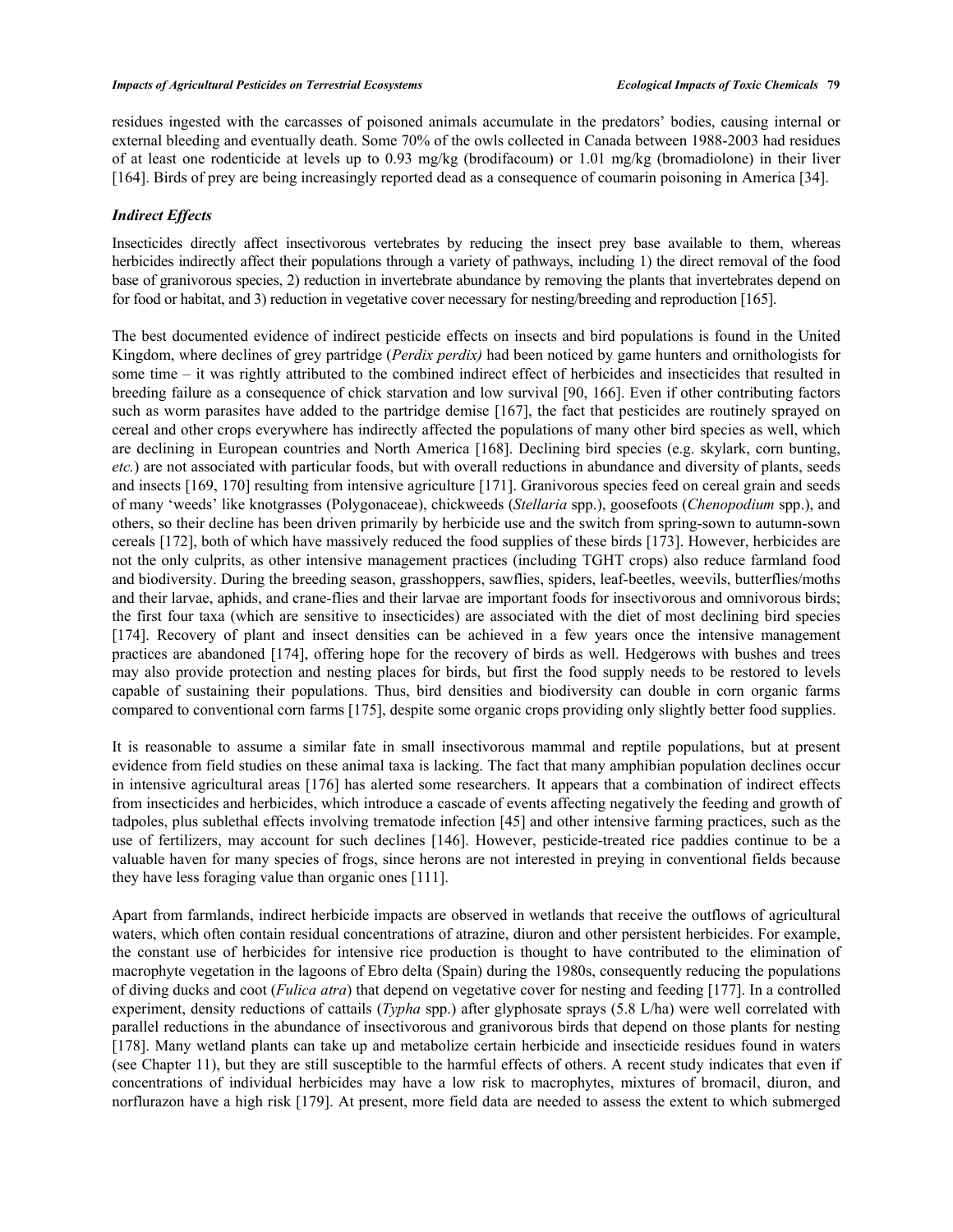and emergent (cattails, reeds, rushes and sedges) macrophytes in wetlands are exposed to harmful concentrations of herbicide from aerial spraying, drift from ground application, runoff or soil erosion.

#### **CONCLUSIONS**

Although evidence indicates that 'conventional' chemically-based agriculture renders higher yields per area than 'organic' traditional practices, this has come at a price – high costs due to chemicals and fuel inputs to produce them [180], and multiple environmental impacts which in the long term can be detrimental [10]. Indeed the 'chemotherapy' applied to agriculture has had many side-effects and one wonders if it can go on forever without destroying the fabric of the biosphere. Here I have focused only on the problems, but an overall assessment must consider the benefits pesticides provide to humanity and the negative environmental consequences of not using them. The latter actions would reduce crop yields and lead to further deforestation in developing countries just to produce enough food to feed us all [181]. In this dilemma, the search for alternative agricultural practices that reduce the ecological risks of pesticides is an urgent necessity [182, 183]. The use of pheromone traps is, for example, a very effective alternative to control most insect pests, one that does not impact on non-target organisms and cannot induce resistance [184, 185].

This review has shown that impacts of pesticides on soil fertility are almost neutral, although the long-term crop sustainability is questionable [7]. Truly, fungicides protect the crops against certain pathogens but may destroy the beneficial mycorrhizal symbioses that increase nutrient uptake by the plants. Copper fungicides and certain insecticides are detrimental to earthworms and reduce the recycling capacity of the soil; in the end, soil fertility decreases and yields drop slightly.

Impacts on the prevalence of weeds and pests are mixed and negative in many cases. On the one hand, herbicides increase crop yields, but on the other hand they indirectly reduce the biodiversity and abundance of beneficial arthropods that carry out pollination and keep most pest species at bay. Insecticides are then applied to decimate the pests arising naturally under these circumstances, but eliminate the predators and parasitoids; this causes serious destabilizing effects on invertebrate communities which result in the rebound, promotion and increased resistance of all pests. After a few years, such futile efforts to contain the pest populations reach an unbearable cost, which could be avoided if integrated management practices that rely on natural means of weed and pest control were put in place [184, 186]. On the positive side, these effects are short-lived for the majority of the agrochemical products currently in use, so the ecosystem can recover within a year or two following cessation of pesticide application.

Finally, the impacts on terrestrial wildlife vertebrates are clearly negative – the death toll that certain insecticides have annually on non-target bird and small terrestrial vertebrates cannot be overlooked, even if such mortality may not reduce their populations in the long term due to compensatory effects [187]. More serious is the indirect impacts of routinely applied herbicides that cause declining population densities and biodiversity of birds and possibly amphibians. Equally, the secondary poisoning of consumer and predatory birds, reptiles and mammals by ingestion of pesticide-contaminated food is a real and present worry affecting individuals in various ways; unfortunately, long-term impacts on their populations usually take years to be noticed. Significant changes in current policies, institutions and practices are necessary to reconcile biodiversity conservation and food security [183]. The contribution of DDT and other persistent OC insecticides to the local extinction of birds of prey is undeniable, and also a reminder that persistent toxic chemicals should have no place in this world. Indeed, the contamination of the planet's ecosystems with these and other persistent pesticides is an ecological tragedy that will take many decades to be cleaned up.

# **REFERENCES**

- [1] Diamond JM. Germs, Guns and Steel. The Fates of Human Societies. Maryborough, Australia: Penguin; 1997.
- [2] Gabriel KL, Mark R. Environmental toxicology of pyrethrum extract. In: Casida JE, Quistad GB, Eds. Pyrethrum flowers: Production, chemistry, toxicology, and uses. New York: Oxford University Press; 1995. pp. 277-283.
- [3] Oka IN. Success and challenges of the Indonesia National Integrated Pest Management Program in the rice-based cropping system. Crop Protection 1991; 10: 163-165.
- [4] Ratcliffe DA. Decrease in eggshell weight in certain birds of prey. Nature 1967; 215: 208-210.
- [5] Peakall DB. DDE-induced eggshell thinning: an environmental detective story. Environ Rev 1993; 1: 13-20.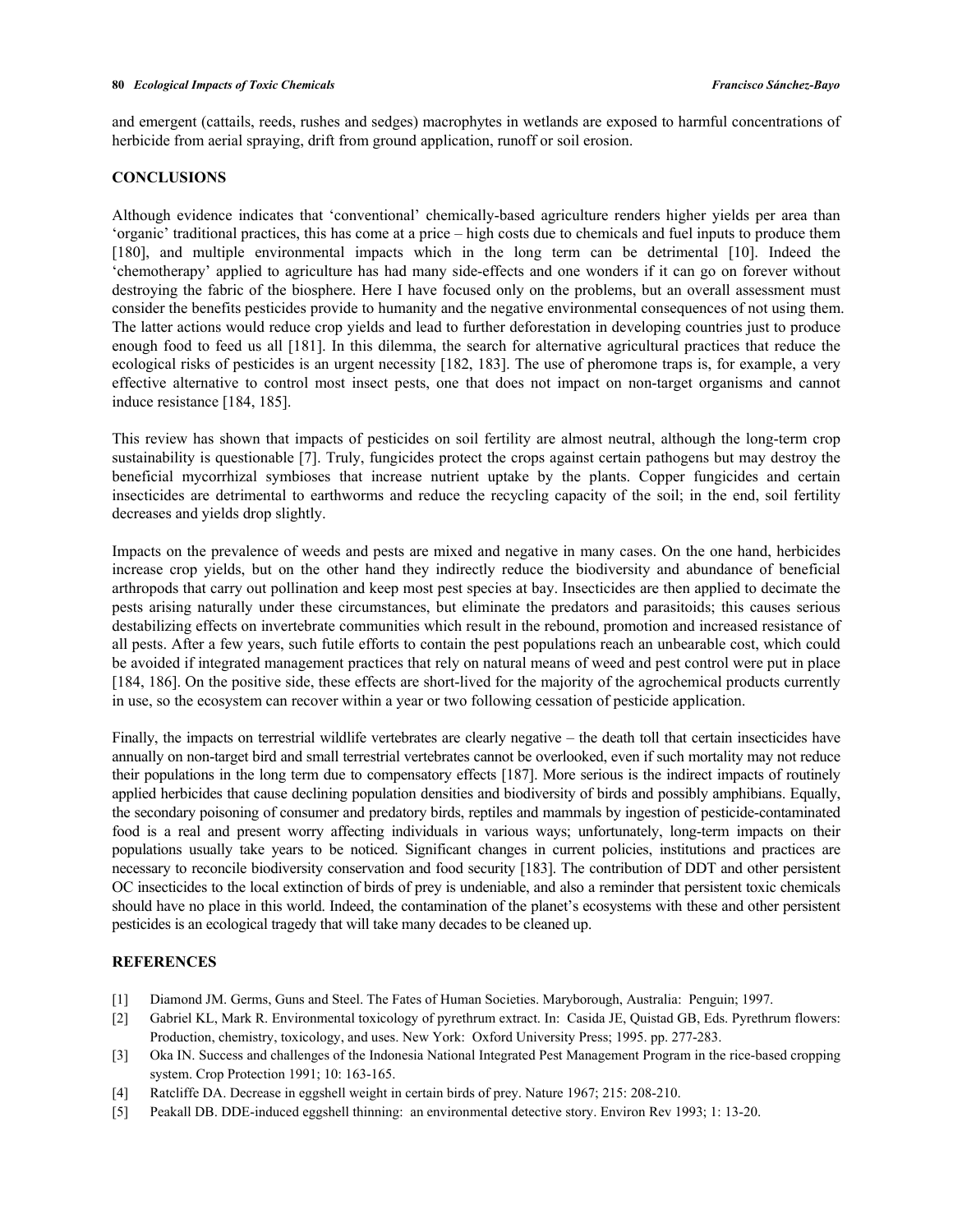- [6] Tomlin CDS. The e-Pesticide Manual. 12 ed. Surrey, U.K.: British Crop Protection Council; 2001-2002.
- [7] Pimentel D, McLaughlin L, Zepp A*, et al.* Environmental and economic effects of reducing pesticide use. BioScience 1991; 41(6): 402-409.
- [8] Baird DJ, Brink PJvd. Using biological traits to predict species sensitivity to toxic substances. Ecotoxicol Environ Saf 2007; 67(2): 296-301.
- [9] Food and Agriculture Organisation of the United Nations. FAOSTAT. 2010 [cited 2010]; Available from: http: //faostat.fao.org/site/424/default.aspx#%23ancor
- [10] Pimentel D. Green revolution agriculture and chemical hazards. Sci Total Environ 1996; 188: S86-S98.
- [11] Gianessi LP, Silvers CS. Trends in crop pesticide use: comparing 1992 and 1997: Office of Pest Management Policy, U.S. Department of Agriculture; 2000.
- [12] Voldner E, Li Y. Global usage of selected persistent organochlorines. Sci Total Environ 1995; 160-161: 201-210.
- [13] Vitousek PM, Mooney HA, Lubchenco J, Melillo JM. Human domination of Earth's ecosystems. Science 1997; 277: 494-499.
- [14] Hall FR. Pesticide application technology and integrated pest management (IPM). In: Pimentel D, Ed. Handbook of Pest Management in Agriculture. Boca Raton, FL: CRC Press; 1991.
- [15] Mineau P. Avian Species. In: Plimmer JR, Gammon DW, Ragsdale NN, Eds. Encyclopedia of Agrochemicals. 2003 ed: John Wiley & Sons, Inc.; 2003. pp. 1-27.
- [16] Siebers J, Binner R, Wittich K-P. Investigation on downwind short-range transport of pesticides after application in agricultural crops. Chemosphere 2003; 51(5): 397-407.
- [17] Snoo GRd. Unsprayed field margins: effects on environment, biodiversity and agricultural practice. Landscape Urban Plann 1999; 46: 151-160.
- [18] Jong FMWd, Snoo GRd, Zande JCvd. Estimated nationwide effects of pesticide spray drift on terrestrial habitats in the Netherlands. J Environ Manage 2008; 86(4): 721-730.
- [19] Jong FMWD, Snoo GRD. A comparison of the environmental impact of pesticide use in integrated and conventional potato cultivation in The Netherlands. Agric Ecosyst Environ 2002; 91: 5-13.
- [20] Wang G, Edge W, Wolff J. Response of bobwhite quail and gray-tailed voles to granular and flowable diazinon applications. Environ Toxicol Chem 2001; 20(2): 406-411.
- [21] Elliott JE, Birmingham AL, Wilson LK*, et al.* Fonofos poisons raptors and waterfowl several months after granular application. Environ Toxicol Chem 2008; 27(2): 452-460.
- [22] Greig-Smith PW. Hazards to Wildlife from Pesticide Seed Treatments. In. Surrey, UK: British Crop Protection Council Monograph; 1987. pp. 127-134.
- [23] Bonmatin JM, Marchand PA, Charvet R*, et al.* Quantification of imidacloprid uptake in maize crops. J Agric Food Chem 2005; 53(13): 5336-5341.
- [24] Floate KD, Wardhaugh KG, Boxall ABA, Sherratt TN. Fecal residues of veterinary parasiticides: non-target effects in the pasture environment. Annu Rev Entomol 2005; 50: 153-180.
- [25] Hewitt AJ, Johnson DR, Fish JD, Hermansky CG, Valcore DL. Development of the spray drift task force database for aerial applications. Environ Toxicol Chem 2002; 21(3): 648-658.
- [26] Driver C, Ligotke M, Van Voris P*, et al.* Routes of uptake and their relative contribution to the toxicologic response of northern bobwhite (*Colinus virginianus*) to an organophosphate pesticide. Environ Toxicol Chem 1991; 10(1): 21-33.
- [27] Gyldenkærne S, Ravn HP, Halling-Sørensen B. The effect of dimethoate and cypermethrin on soil-dwelling beetles under semi-field conditions. Chemosphere 2000; 41(7): 1045-1057.
- [28] Harner T, Bidleman TF, Jantunen LMM, Mackay D. Soil-air exchange model of persistent pesticides in the United States cotton belt. Environ Toxicol Chem 2001; 20(7): 1612-1621.
- [29] Brown AWA. Ecology of Pesticides. New York: John Wiley & Sons, Inc.; 1978.
- [30] Ribeiro S, Guilhermino L, Sousa JP, Soares AMVM. Novel bioassay based on acetylcholinesterase and lactate dehydrogenase activities to evaluate the toxicity of chemicals to soil isopods. Ecotoxicol Environ Saf 1999; 44: 287-293.
- [31] Green K, Broome L, Heinze D, Johnston S. Long distance transport of arsenic by migrating bogong moths from agricultural lowlands to mountain ecosystems. The Victorian Naturalist 2001; 118(4): 112-116.
- [32] Sánchez-Bayo F, Ward R, Beasley H. A new technique to measure bird's dietary exposure to pesticides. Anal Chim Acta 1999; 399: 173-183.
- [33] Ahmad R, Kookana RS, Megharaj M, Alston AM. Aging reduces the bioavailability of even a weakly sorbed pesticide (carbaryl) in soil. Environ Toxicol Chem 2004; 23(9): 2084-2089.
- [34] Stone W, Okoniewski J, Stedelin J. Poisoning of wildlife with anticoagulant rodenticides in New York. J Wildl Dis 1999; 35(4): 187-193.
- [35] Blus LJ, Gish CD, Belisle AA, Prouty RM. Logarithmic relationship of DDE residues to eggshell thinning. Nature 1972; 235: 376-377.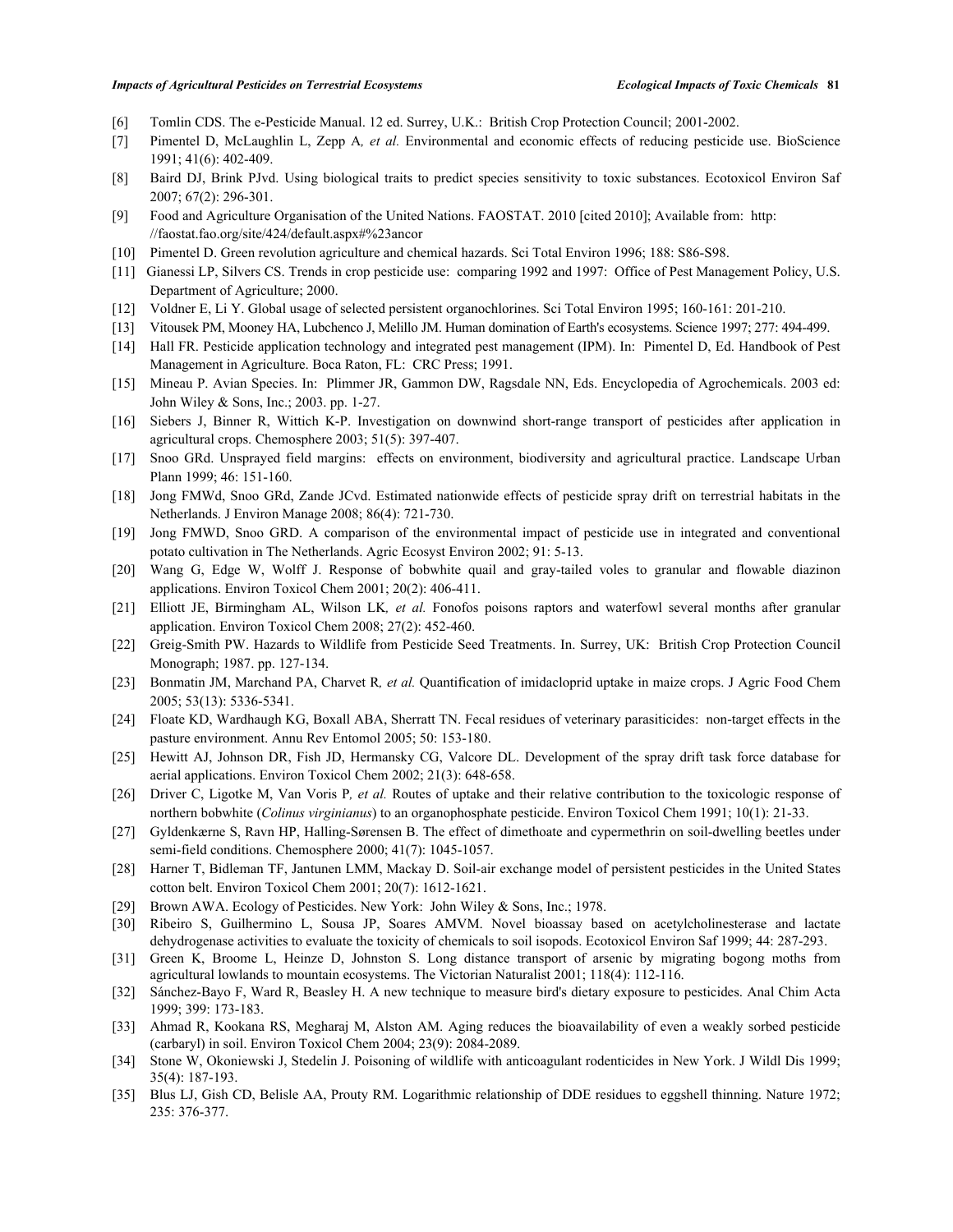- [36] Mineau P, Fletcher MR, Glaser LC*, et al.* Poisoning of raptors with organophosphorous and carbamate pesticides with emphasis on Canada, the United States and the United Kigdom. J Raptor Res 1999; 33(1): 1-37.
- [37] Mendelssohn H, Paz U. Mass mortality of birds of prey caused by Azodrin, an organophosphorus insecticide. Biol Conserv 1977; 11(3): 163-170.
- [38] Sawchuk JW, Acker RCv, Friesen LF. Influence of a range of dosages of MCPA, glyphosate, and thifensulfuron: tribenuron (2: 1) on conventional canola (*Brassica napus*) and white bean (*Phaseolus vulgaris*) growth and yield. Weed Technol 2006; 20(1): 184-197.
- [39] Liang TT, Lichtenstein EP. Synergism of insecticides by herbicides: effect of environmental factors. Science 1974; 186: 1128-1130.
- [40] Iwasa T, Motoyama N, Ambrose JT, Roe RM. Mechanism for the differential toxicity of neonicotinoid insecticides in the honey bee, *Apis mellifera*. Crop Protection 2004; 23(5): 371-378.
- [41] Simons SS. Environmental estrogens: can two "alrights" make a wrong? (synergistic chemical reactions boost estrogenlike effects). Science 1996; 272: 1451.
- [42] Deneer JW. Toxicity of mixtures of pesticides in aquatic systems. Pest Manage Sci 2000; 56(6): 516-520.
- [43] Relyea RA. Synergistic impacts of malathion and predatory stress on six species of North American tadpoles. Environ Toxicol Chem 2004; 23(4): 1080-1084.
- [44] Grue CE, Powell GVN, McChesney MJ. Care of nestlings by wild female starlings exposed to an organophosphate pesticide. J Appl Ecol 1982; 19: 327-335.
- [45] Rohr JR, Schotthoefer AM, Raffel TR*, et al.* Agrochemicals increase trematode infection in a declining amphibian species. Nature 2008; 455: 1235-1239.
- [46] Wang Y-S, Yen J-H, Hsieh Y-N, Chen Y-L. Dissipation of 2,4-D, glyphosate and paraquat in river water. Water Air Soil Pollut 1994; 72(1-4): 1-7.
- [47] Stahl JD, Aust SD. Use of fungi in bioremediation. In: Kuhr RJ, Motoyama N, Eds. Pesticides and the Future. Amsterdam: IOS Press; 1998. pp. 189-194.
- [48] Smith MD, Hartnett DC, Rice CW. Effects of long-term fungicide applications on microbial properties in tallgrass prairie soil. Soil Biol Biochem 2000; 32(7): 935-946.
- [49] Beare MH, Parmelee RW, Hendrix PF*, et al.* Microbial and faunal interactions and effects on litter nitrogen and decomposition in agroecosystems. Ecol Monogr 1992; 62(1): 569-591.
- [50] Sigler WV, Turco RF. The impact of chlorothalonil application on soil bacterial and fungal populations as assessed by denaturing gradient gel electrophoresis. Appl Soil Ecol 2002; 21(2): 107-118.
- [51] Venkateswarlu K, Al-Garni SM, Daft MJ. The impact of carbofuran soil application on growth and mycorrhizal colonization by *Glomus clarum* of groundnut. Mycorrhiza 1994; 5(2): 125-128.
- [52] Pandey S, Singh DK. Total bacterial and fungal population after chlorpyrifos and quinalphos treatments in groundnut (*Arachis hypogaea* L.) soil. Chemosphere 2004; 55(2): 197-205.
- [53] Zwieten LV, Rust J, Kingston T, Merrington G, Morris S. Influence of copper fungicide residues on occurrence of earthworms in avocado orchard soils. Sci Total Environ 2004; 329(1-3): 29-41.
- [54] Gaw SK, Palmer G, Kim ND, Wilkins AL. Preliminary evidence that copper inhibits the degradation of DDT to DDE in pip and stone fruit orchard soils in the Auckland region, New Zealand. Environ Pollut 2003; 122(1): 1-5.
- [55] Chen S-K, Edwards C, Subler S. Effects of the fungicides benomyl, captan and chlorothalonil on soil microbial activity and nitrogen dynamics in laboratory incubations. Soil Biol Biochem 2001; 33(14): 1971-1980.
- [56] Van Gestel CAM, Koolhaas JE, Schallnass H-J, Rodrigues JML, Jones SE. Ring-testing and field-validation of a Terrestrial Model Ecosystem (TME) – An instrument for testing potentially harmful substances: effects of carbendazim on nutrient cycling. Ecotoxicology 2004; 13(1-2): 119-128.
- [57] Araújo ASF, Monteiro RTR, Abarkeli RB. Effect of glyphosate on the microbial activity of two Brazilian soils. Chemosphere 2003; 52(5): 799-804.
- [58] Kanungo P, Ramakrishnan B, Rao VR. Nitrogenase activity of *Azospirillum* sp. isolated from rice as influenced by a combination of NH4+-N and an insecticide, carbofuran. Chemosphere 1998; 36(2): 339-344.
- [59] Carlisle SM, Trevors JT. Glyphosate in the environment. Water Air Soil Pollut. 1988; 39: 409-420.
- [60] Sannino F, Gianfreda L. Pesticide influence on soil enzymatic activities. Chemosphere 2001; 45(4-5): 417-425.
- [61] Das AC, Debnath A, Mukherjee D. Effect of the herbicides oxadiazon and oxyfluorfen on phosphates solubilizing microorganisms and their persistence in rice fields. Chemosphere 2003; 53(3): 217-221.
- [62] Foissner W. Protozoa as bioindicators in agroecosystems, with emphasis on farming practices, biocides, and biodiversity. Agric Ecosyst Environ 1997; 62(2-3): 93-103.
- [63] Icoz I, Stotzky G. Fate and effects of insect-resistant Bt crops in soil ecosystems. Soil Biol Biochem 2008; 40(3): 559-586.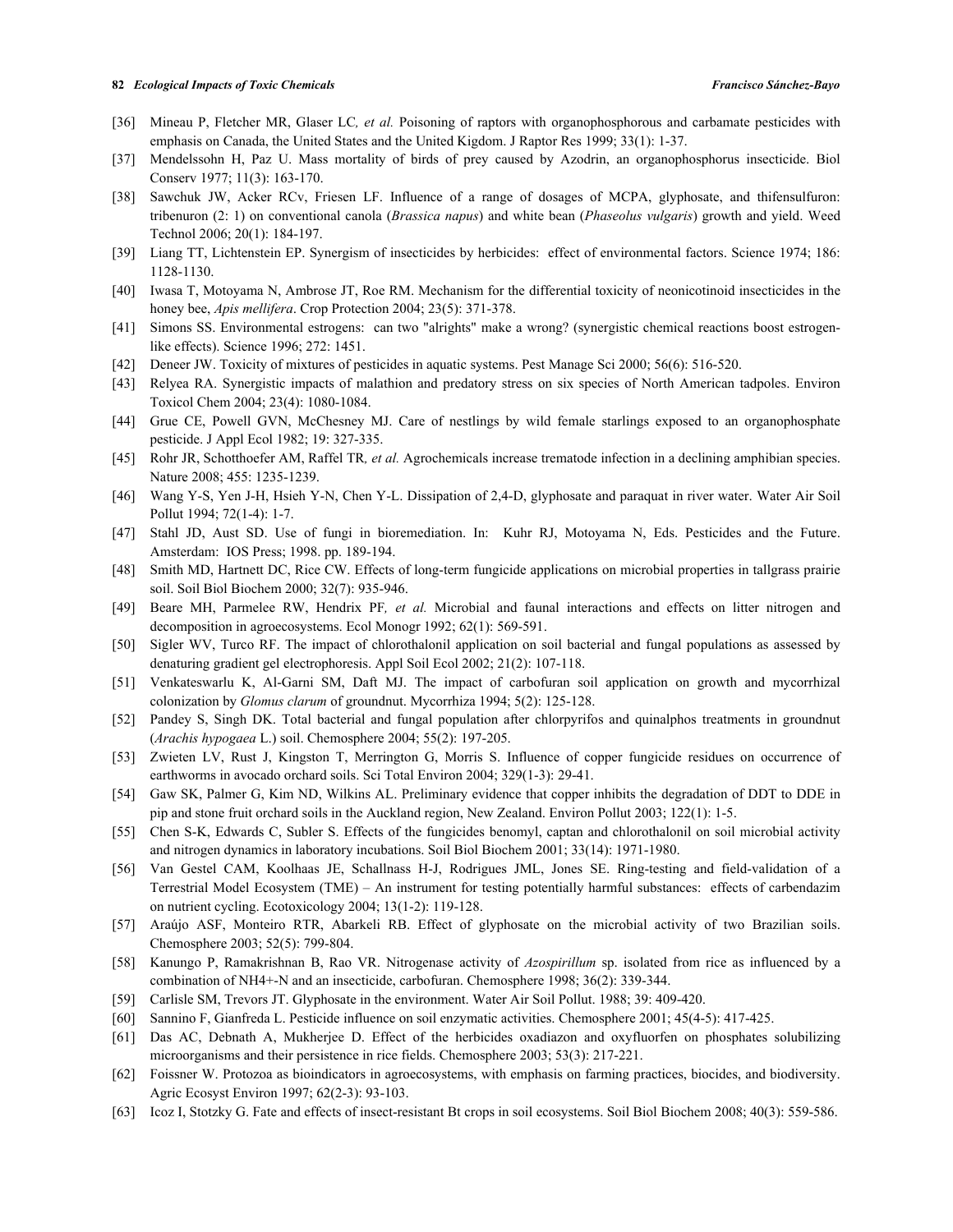- [64] Straalen NMv, Rijn JPv. Ecotoxicological risk assessment of soil fauna recovery from pesticide application. Rev Environ Contam Toxicol 1998; 154: 83-141.
- [65] Ripper WE. Effect of pesticides on balance of arthropod populations. Annu Rev Entomol 1956; 1: 403-438.
- [66] Edwards CA, Thompson AR. Pesticides and the soil fauna. Residue Rev 1973; 45: 1-79.
- [67] Michereff-Filho M, Guedes RNC, Della-Lucia TMC, Michereff MFF, Cruz I. Non-target impact of chlorpyrifos on soil arthropods associated with no-tillage cornfields in Brazil. Int J Pest Manage 2004; 50(2): 91-99.
- [68] Koehler HH. The use of soil mesofauna for the judgement of chemical impact on ecosystems. Agric Ecosyst Environ 1992; 40(1-4): 193-205.
- [69] Stark JD. Comparison of the impact of a neem seed-kernel extract formulation, Margosan-O and chlorpyrifos on nontarget invertebrates inhabiting turf grass. Pestic Sci 1992; 36(3): 293-299.
- [70] Edwards CA. Effects of herbicides on the soil fauna. In: Proc. 10th Brit. Weed Control Conf. 1970; 1970. pp. 1052.
- [71] Epstein DL, Zack RS, Brunner JF, Gut L, Brown JJ. Effects of broad-spectrum insecticides on epigeal arthropod biodiversity in Pacific Northwest apple orchards. Environ Entomol 2000; 29(2): 340-348.
- [72] Wiktelius S, Chiverton PA, Meguenni H*, et al.* Effects of insecticides on non-target organisms in African agroecosystems: a case for establishing regional testing programmes. Agric Ecosyst Environ 1999; 75: 121-131.
- [73] Badji CA, Guedes RNC, Silva AA*, et al.* Non-target impact of deltamethrin on soil arthropods of maize fields under conventional and no-tillage cultivation. J Appl Entomol 2007; 131(1): 50-58.
- [74] Frampton GK. Spatial variation in non-target effects of the insecticides chlorpyrifos, cypermethrin and pirimicarb on Collembola in winter wheat. Pestic Sci 1999; 55(9): 875-886.
- [75] Southwood TRE, Cross DJ. The ecology of the partridge: breeding success and the abundance of insects in natural habitats. J Anim Ecol 1969; 38: 497-509.
- [76] Brooks DR, Clark SJ, Perry JN*, et al.* Invertebrate biodiversity in maize following withdrawal of triazine herbicides. Proc R Soc Lond B 2005; 272(1571): 1497-1502.
- [77] Martikainen E, Haimi J, Ahtiainen J. Effects of dimethoate and benomyl on soil organisms and soil processes a microcosm study. Appl Soil Biol 1998; 9(1-3): 381-387.
- [78] Foerster B, Garcia M, Francimari O, Roembke J. Effects of carbendazim and lambda-cyhalothrin on soil invertebrates and leaf litter decomposition in semi-field and field tests under tropical conditions (Amazonia, Brazil). European J Soil Biol 2006; 42(S1): S171-S179.
- [79] Iwasa M, Nakamura T, Fukaki K, Yamashita N. Nontarget effects of ivermectin on coprophagous insects in Japan. Environ Entomol 2005; 34(6): 1485-1492.
- [80] Krüger K, Scholtz CH. Lethal and sublethal effects of ivermectin on the dung-breeding bettles *Euoniticellus intermedius*  (Reiche) and *Onitis alexis* Klug (Coleoptera, Scarabaeidae). Agric Ecosyst Environ 1997; 61: 123-131.
- [81] Wardhaugh KG, Mahon RJ. Avermectin residues in sheep and cattle dung and their effects on dung-beetle (Coleoptera: Scarabaeidae) colonization and dung burial. Bull Entomol Res 1991; 81(3): 333-339.
- [82] Kryger U, Deschodt C, Davis ALV, Scholtz CH. Effects of cattle treatment with a fluazuron pour-on on survival and reproduction of the dung beetle species *Onthophagus gazella* (Fabricius). Vet Parasitol 2007; 143(3-4): 380-384.
- [83] Niño EL, Sorenson CE, Washburn SP, Watson DW. Effects of the insect growth regulator, methoprene, on *Onthophagus taurus* (Coleoptera: Scarabaeidae). Environ Entomol 2009; 38(2): 493-498.
- [84] Ingham E, Parmelee R, Coleman D, Crossley DJ. Reduction of microbial and faunal groups following application of streptomycin and captan in Georgia no-tillage agroecosystems. Pedobiologia 1991; 35(5): 297-304.
- [85] Ishibashi N, Kondo E, Ito S. Effects of application of certain herbicides on soil nematodes and aquatic invertebrates in rice paddy fields in Japan. Crop Protection 1983; 2(3): 289-304.
- [86] Bünemann EK, Schwenke GD, Zwieten LV. Impact of agricultural inputs on soil organisms—a review. Aust J Soil Res 2006; 44(4): 379-406.
- [87] Capowiez Y, Bérard A. Assessment of the effects of imidacloprid on the behavior of two earthworm species (*Aporrectodea nocturna* and *Allolobophora icterica*) using 2D terraria. Ecotoxicol Environ Saf 2006; 64(2): 198-206.
- [88] Clements RO, Bentley BR, Jackson CA. The impact of granular formulations of phorate, terbufos, carbofuran, carbosulfan and thiofanox on newly sown Italian ryegrass, *Lolium multiflorum*. Crop Protection 1986; 5(6): 389-394.
- [89] Way MJ, Scopes NEA. Studies on the persistence and effects on soil fauna of some soil-applied systemic insecticides. Ann Appl Biol 1968; 62: 199-214.
- [90] Tarrant KA, Field SA, Langton SD, Hart ADM. Effects on earthworm populations of reducing pesticide use in arable crop rotations. Soil Biol Biochem 1997; 29: 657-661.
- [91] Schlueter H, Boettcher W, Bastian O. Vegetation change caused by land-use intensification examples from the Hilly Country of Saxony. GeoJournal 1990; 22(2): 167-174.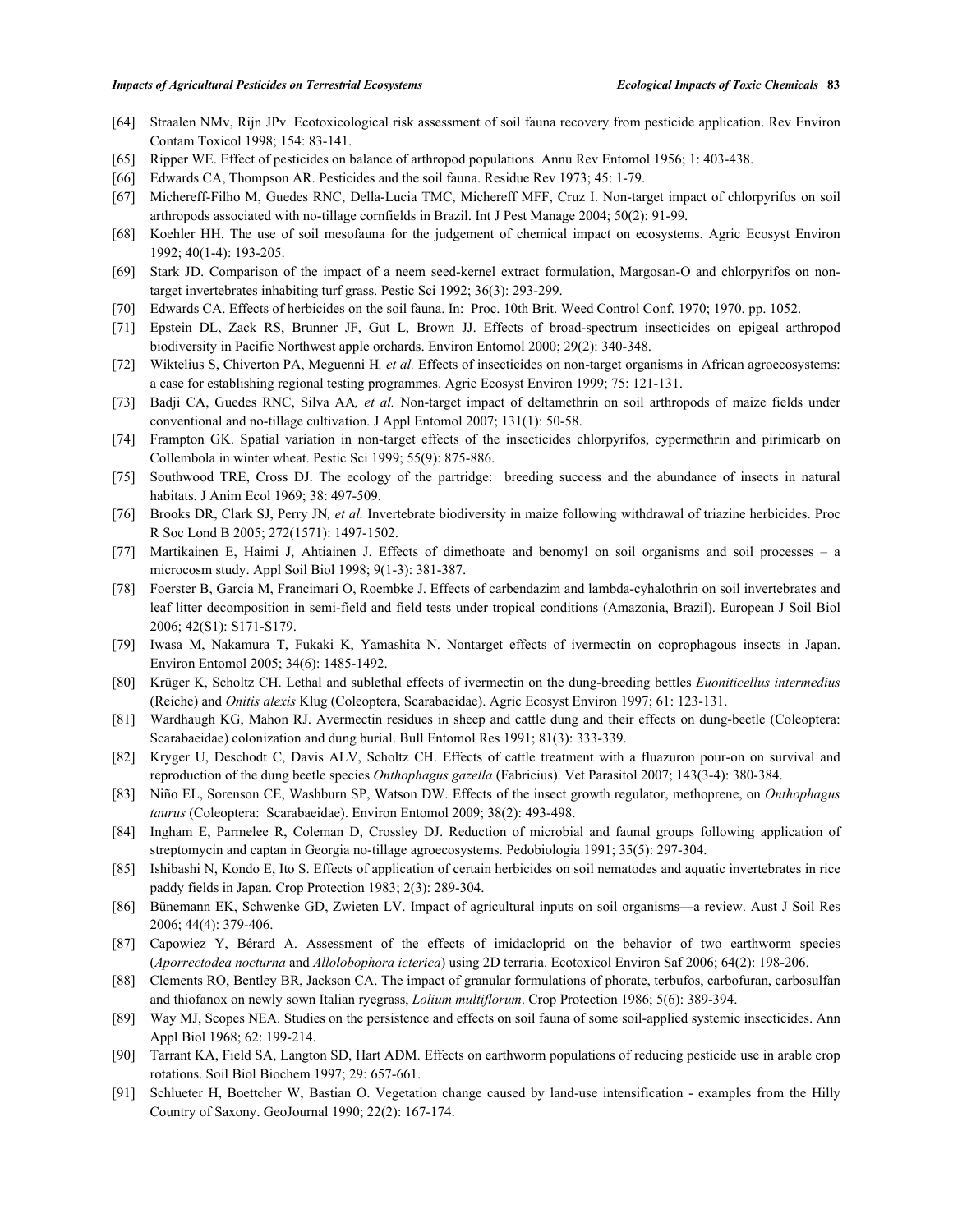- [92] Sullivan TP, Sullivan DS. Vegetation management and ecosystem disturbance: Impact of glyphosate herbicide on plant and animal diversity in terrestrial systems. Environ Rev 2003; 11(1): 37-59.
- [93] Wardle D, Nicholson K, Bonner K, Yeates G. Effects of agricultural intensification on soil-associated arthropod population dynamics, community structure, diversity and temporal variability over a seven-year period. Soil Biol Biochem 1999; 31(12): 1691-1706.
- [94] Krooss S, Schaefer M. The effect of different farming systems on epigeic arthropods: a five-year study on the rove beetle fauna (Coleoptera: Staphylinidae) of winter wheat. Agric Ecosyst Environ 1998; 69: 121-133.
- [95] Cerdà A, Jurgensen MF. The influence of ants on soil and water losses from an orange orchard in eastern Spain. J Appl Entomol 2008; 132(4): 306-314.
- [96] Ali AD, Reagan TE. Vegetation manipulation impact on predator and prey populations in Louisiana (USA) sugarcane ecosystems. J Econ Entomol 1985; 78(6): 1409-1414.
- [97] Mensah RK. Development of an integrated pest management programme for cotton. Part 2: Integration of a lucerne/cotton interplant system, food supplement sprays with biological and synthetic insecticides. Int J Pest Manage 2002; 48(2): 95- 105.
- [98] Richards AJ. Does low biodiversity resulting from modern agricultural practice affect crop pollination and yield? Ann Botany 2001; 88(2): 165-172.
- [99] Heard TA. The role of stingless bees in crop pollination. Annu Rev Entomol 1999; 44: 183-206.
- [100] Greig-Smith PW, Thompson HM, Hardy AR*, et al.* Incidents of poisoning of honeybees (*Apis mellifera*) by agricultural pesticides in Great Britain 1981-1991. Crop Protection 1994; 13: 567-581.
- [101] Butler CD, Beckage NE, Trumble JT. Effects of terrestrial pollutants on insect parasitoids. Environ Toxicol Chem 2009; 28(6): 1111-1119.
- [102] Kobori Y, Amano H. Effects of agrochemicals on life-history parameters of *Aphidius gifuensis* Ashmead (Hymenoptera: Braconidae). Appl Entomol Zool 2004; 39(2): 255-261.
- [103] Theiling KM, Croft BA. Pesticide side-effects on arthropod natural enemies: a database summary. Agric Ecosyst Environ 1988; 21(3-4): 191-218.
- [104] Way MJ, Heong KL. The role of biodiversity in the dynamics and management of insect pests of tropical irrigated rice a review. Bull Entomol Res 1994; 84: 567-587.
- [105] Griffiths JT, Thompson WL. The use of DDT on citrus trees in Florida. J Econ Entomol 1947; 40: 386-388.
- [106] Pickett AD. Pesticides and the biological control of arthropod pests. World Rev Pest Control 1962; 1: 19-25.
- [107] Hardin MR, Benrey B, Coll M*, et al.* Arthropod pest resurgence: an overview of potential mechanisms. Crop Protection 1995; 14: 3-18.
- [108] Fitt GP. An Australian approach to IPM in cotton: integrating new technologies to minimise insecticide dependence. Crop Protection 2000; 18: 793-800.
- [109] Wadhwa S, Gill RS. Effect of Bt-cotton on biodiversity of natural enemies. J Biol Control 2007; 21(1): 9-15.
- [110] Kobayashi T, Noguchi Y, Hiwada T, Kanayama K, Maruoka N. [Studies on the arthropod associations in paddy fields with particular reference to insecticidal effects on them. Part 3: Effect of insecticide application on the faunistic composition of arthropods in paddy fields]. Kontyuu 1978; 46(4): 603-623.
- [111] Mesléard F, Garnero S, Beck N, Rosecchi E. Uselessness and indirect negative effects of an insecticide on rice field invertebrates. Comptes Rendus Biologies 2005; 328(10-11): 955-962.
- [112] Bambaradeniya CNB, Edirisinghe JP, Silva DND*, et al.* Biodiversity associated with an irrigated rice agro-ecosystem in Sri Lanka. Biodiversity Conserv 2004; 13(9): 1715-1753.
- [113] Shelton AM, Andaloro JT, Hoy CW. Survey of ground dwelling predaceous and parasitic arthropod in cabbage fields in upstate New York, USA. Environ Entomol 1983; 12(4): 1026-1030.
- [114] Liang W, Beattie G, C. A, Meats A, Spooner-Hart R. Impact on soil-dwelling arthropods in citrus orchards of spraying horticultural mineral oil, carbaryl or methidathion. Aust J Entomol 2007; 46(1): 79-85.
- [115] Kennedy PJ, Conrad KF, Perry JN*, et al.* Comparison of two field-scale approaches for the study of effects of insecticides on polyphagous predators in cereals. Appl Soil Ecol 2001; 17(3): 253-266.
- [116] Gibbons DW, Bohan DA, Rothery P*, et al.* Weed seed resources for birds in fields with contrasting conventional and genetically modified herbicide-tolerant crops. Proc R Soc Lond B 2006; 273(1596): 1921-1928.
- [117] Prischmann DA, James DG, Wright LC, Snyder WE. Effects of generalist phytoseiid mites and grapevine canopy structure on spider mite (Acari: Tetranychidae) biocontrol. Environ Entomol 2006; 35(1): 56-67.
- [118] Tsitsilas A, Stuckey S, Hoffmann AA, Weeks AR, Thomson LJ. Shelterbelts in agricultural landscapes suppress invertebrate pests. Aust J Exp Agric 2006; 46(10): 1379-1388.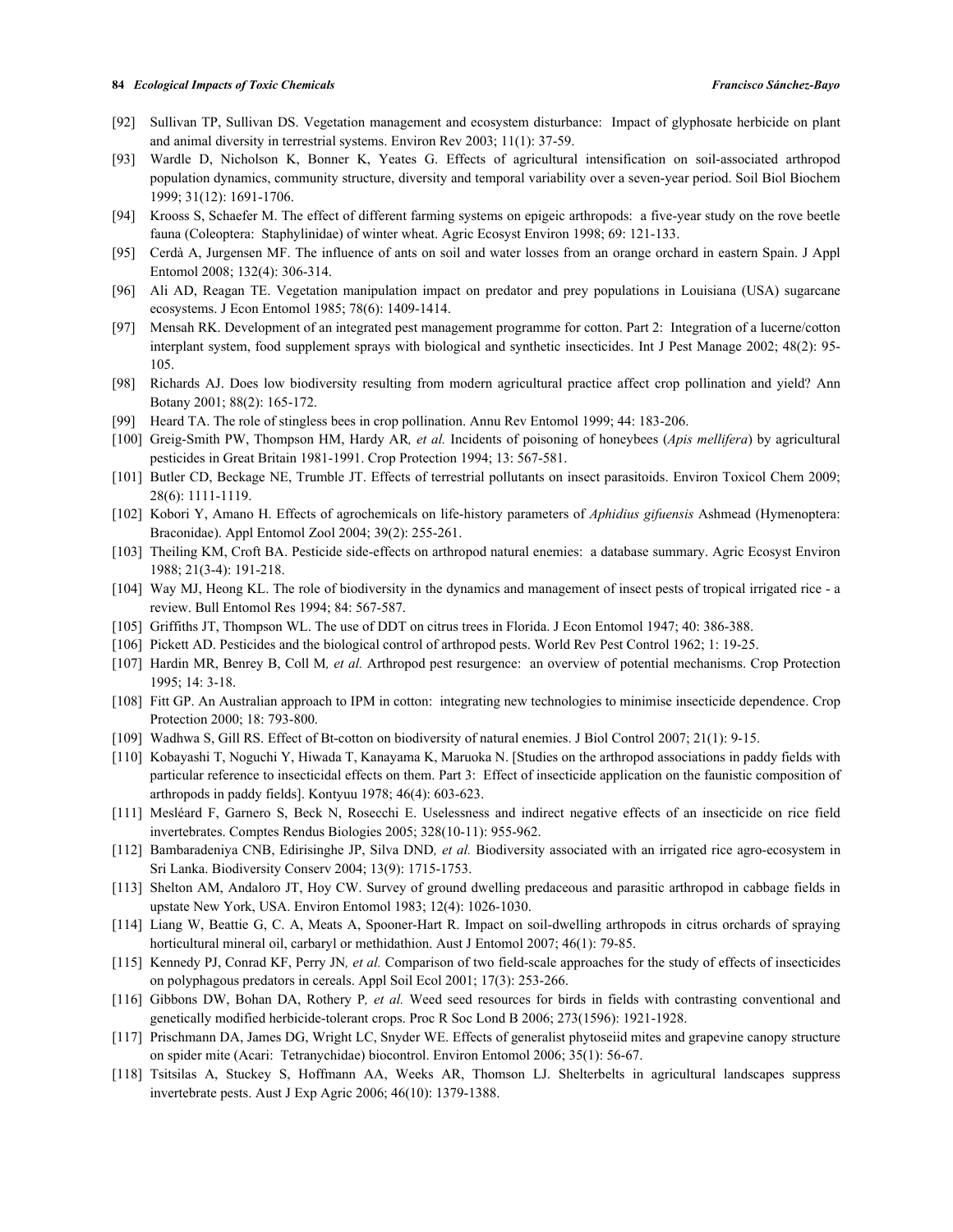- [119] Drapela T, Moser D, Zaller JG, Frank T. Spider assemblages in winter oilseed rape affected by landscape and site factors. Ecography 2008; 31(2): 254-262.
- [120] Thompson HM. Behavioural effects of pesticides in bees–their potential for use in risk assessment. Ecotoxicology 2003; 12(1): 317-330.
- [121] Mineau P, Harding KM, Whiteside M*, et al.* Using reports of bee mortality in the field to calibrate laboratory-derived pesticide risk indices. Environ Entomol 2008; 37(2): 546-554.
- [122] Decourtye A, Armengaud C, Renou M*, et al.* Imidacloprid impairs memory and brain metabolism in the honeybee (*Apis mellifera* L.). Pestic Biochem Physiol 2004; 78(2): 83-92.
- [123] Tonhasca A, Byrne DN. The effects of crop diversification on herbivorous insects: a meta-analysis approach. Ecol Entomol 1994; 19: 239-244.
- [124] Wilby A, Villareal SC, Lan LP, Heong KL, Thomas MB. Functional benefits of predator species diversity depend on prey identity. Ecol Entomol 2005; 30(5): 497-501.
- [125] Sánchez-Bayo F, Baskaran S, Kennedy IR. Ecological Relative Risk (EcoRR): another approach for risk assessment of pesticides in agriculture. Agric Ecosyst Environ 2002; 91: 37-57.
- [126] Walker CH. Neurotoxic pesticides and behavioural effects upon birds. Ecotoxicology 2003; 12(1): 307-316.
- [127] Hall RJ, Henry PFP. Assessing effects of pesticides on amphibians and reptiles: status and needs. Herpetol J 1992; 2: 65- 71.
- [128] Mineau P. Estimating the probability of bird mortality from pesticides sprays on the basis of the field study record. Environ Toxicol Chem 2002; 21(7): 1497-1506.
- [129] Snoo GRd, Scheidegger NMI, Jong FMWd. Vertebrate wildlife incidents with pesticides: a European survey. Pestic Sci 1999; 55(1): 47-54.
- [130] Ludke JL, Hill EF, Dieter MP. Cholinesterase (ChE) response and related mortality among birds fed ChE inhibitors. Arch Environ Contam Toxicol 1975; 3(1): 1-21.
- [131] Hall RJ, Donald R. Clark J. Responses of the iguanid lizard *Anolis carolinensis* to four organophosphorus pesticides. Environ Pollut A 1982; 28: 45-52.
- [132] Henny CJ, Blus LJ, Kolbe EJ, Fitzner RE. Organophosphate insecticide (famphur) topically applied to cattle kills magpies and hawks. J Wildl Manage 1985; 49(3): 648-658.
- [133] Berrill M, Bertram S, McGillivray L, Kolohon M, Pauli B. Effects of low concentration of forest-use pesticides on frog embryos and tadpoles. Environ Toxicol Chem 1994; 13(4): 657-664.
- [134] Galindo JC, Kendall RJ, Driver CJ, T.E. Larcher J. The effect of methyl parathion on susceptibility of bobwhite quail (*Colinus virginianus*) to domestic cat predation. Behav Neural Biol 1985; 43: 21-36.
- [135] Fry DM. Reproductive effects in birds exposed to pesticides and industrial chemicals. Environ Health Perspect 1995; 103(S7): 165-171.
- [136] Fluetsch KM, Sparling DW. Avian nesting success and diversity in conventionally and organically managed apple orchards. Environ Toxicol Chem 1994; 13(10): 1651-1659.
- [137] Beldomenico P, Rey F, Prado W*, et al.* In ovum exposure to pesticides increases the egg weight loss and decreases hatchlings weight of *Caiman latirostris* (Crocodylia: Alligatoridae). Ecotoxicol Environ Saf 2007; 68(2): 246-251.
- [138] Schauber EM, Edge WD, Wolff JO. Insecticide effects on small mammals: influence of vegetation structure and diet. Ecol Appl 1997; 7(1): 143-157.
- [139] Wang G, Edge W, Wolff JO. A field test of the quotient method for predicting risk to *Microtus canicaudus* in grasslands. Arch Environ Contam Toxicol 1999; 36(2): 207-212.
- [140] Barrett GW, Darnell RM. Effects of dimethoate on small mammal populations. Am Midland Nat 1967; 77: 164-175.
- [141] Manning T. Endocrine disrupting chemicals a review of the state of the science. Australas J Ecotoxicol 2005; 11(1): 1-52.
- [142] Jefferies DJ. Induction of apparent hyperthyroidism in birds fed DDT. Nature 1969; 222: 578-579.
- [143] Bishop CA, Boermans HJ, Ng P, Campbell GD, Struger J. Health of tree swallows (*Tachycineta bicolor*) nesting in pesticide-sprayed apple orchards in Ontario, Canada. II. Sex and thyroid hormone concentrations in testes development. J Toxicol Environ Health A 1998; 55(8): 561-581.
- [144] Sughrue KM, Brittingham MC, French JB. Endocrine effects of the herbicide linuron on the American goldfinch (*Carduelis tristis*). Auk 2008; 125(2): 411-419.
- [145] Sinha N, Lal B, Singh TP. Pesticides induced changes in circulating thyroid hormones in the freshwater catfish *Clarias batrachus*. Comp Biochem Physiol C 1991; 100(1-2): 107-110.
- [146] Mann RM, Hyne RV, Choung CB, Wilson SP. Amphibians and agricultural chemicals: review of the risks in a complex environment. Environ Pollut 2009; 157(11): 2903-2927.
- [147] Colborn T. Epidemiology of Great Lake bald eagles. Environ Health Perspect 1991; 33: 395-453.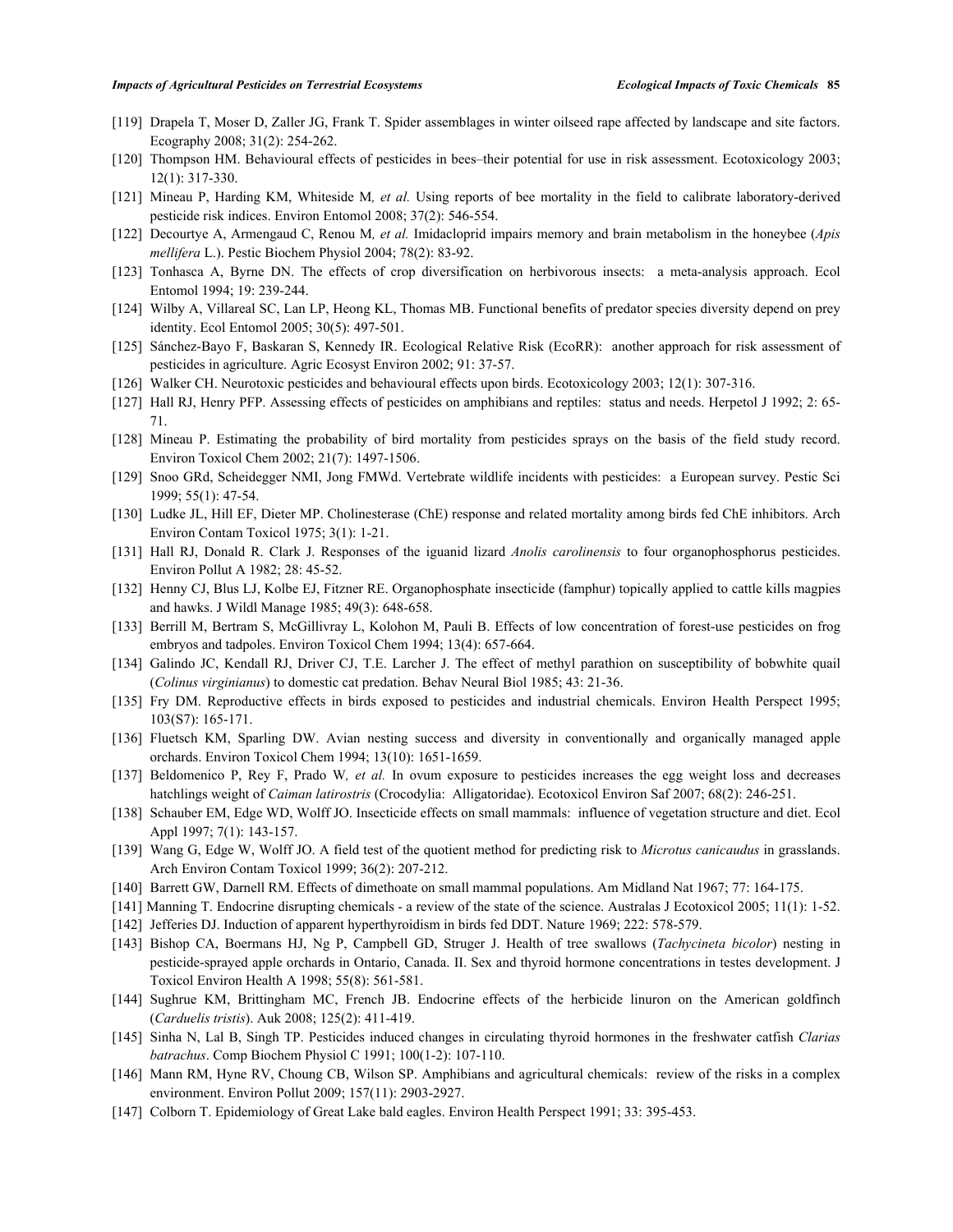- [148] Guillette LJ, Gross TS, Masson GR*, et al.* Developmental abnormalities of the gonad and abnormal sex hormone concentrations in juvenile alligators from contaminated and control lakes in Florida. Environ Health Perspect 1994; 102(8): 680-688.
- [149] Heinz GH, Percival HF, Jennings ML. Contaminants in American alligator eggs from Lake Apopka, Lake Griffin, and Lake Okeechobee, Florida. Environ Monit Assess 1991; 16: 277-285.
- [150] Elliott JE, Wilson LK, Langelier KM, Mineau P, Sinclair PH. Secondary poisoning of birds of prey by the organophosphorus insecticide, phorate. Ecotoxicology 1997; 6(4): 219-231.
- [151] Wheeler WB, Jouvenaz DP, D.P W*, et al.* Mirex residues in nontarget organisms after application of 10-5 bait for fire ant control, northeast Florida – 1972-74. Pestic Monit J 1977; 11: 146-156.
- [152] Walker CH. Biochemical biomarkers in ecotoxicology some recent developments. Sci Total Environ 1995; 171(1-3): 189-195.
- [153] Sánchez J, Fossi M, Focardi S. Serum B esterases as a nondestructive biomarker in the lizard *Gallotia galloti*  experimentally treated with parathion. Environ Toxicol Chem 1997; 16(9): 1954-1961.
- [154] Tarazona JV. Geographical differences in the evaluation and protection of the effects of pesticides. In: Liess M, Brown C, Dohmen P*, et al.*, Eds. Effects of Pesticides in the Field. Berlin: SETAC Press; 2005. pp. 102-104.
- [155] Kunisue T, Minh TB, Fukuda K*, et al.* Seasonal variation of persistent organochlorine accumulation in birds from Lake Baikal, Russia, and the role of the south Asian region as a source of pollution for wintering migrants. Environ Sci Technol 2002; 36(7): 1396-1404.
- [156] Hop H, Borgá K, Gabrielsen GW, Kleivane L, Skaare JU. Food web magnification of persistent organic pollutants in poikilotherms and homeotherms. Environ Sci Technol 2002; 36(12): 2589-2597.
- [157] Guillén A, Ibáñez C, Pérez JL*, et al.* Organochlorine residues in Spanish common pipistrelle bats (*Pipistrellus pipistrellus*). Bull Environ Contam Toxicol 1994; 52(2): 231-237.
- [158] Cooke AS. Shell thinning in avian eggs by environmental pollutants. Environ Pollut 1973; 4: 85-152.
- [159] Hernández M, González LM, Oria J, Sánchez R, Arroyo B. Influence of contamination by organochlorine pesticides and polychlorinated biphenyls on the breeding of the Spanish imperial eagle (*Aquila adalberti*). Environ Toxicol Chem 2008; 27(2): 433-441.
- [160] Albanis TA, Hela D, Papakostas G, Goutner V. Concentration and bioaccumulation of organochlorine pesticide residues in herons and their prey in wetlands of Thermaikos Gulf, Macedonia, Greece. Sci Total Environ 1996; 182: 11-19.
- [161] Sibly RM, Newton I, Walker CH. Effects of dieldrin on population growth rates of sparrowhawks 1963–1986. J Appl Ecol 2000; 37(3): 540-546.
- [162] Kirk DA, Hyslop C. Population status and recent trends in Canadian raptors: a review. Biol Conserv 1998; 83(1): 91-118.
- [163] Newton I, Wyllie I. Recovery of a sparrowhawk population in relation to declining pesticide contamination. J Appl Ecol 1992; 29: 476-484.
- [164] Albert CA, Wilson LK, Mineau P, Trudeau S, Elliott JE. Anticoagulant rodenticides in three owl species from Western Canada, 1988–2003. Arch Environ Contam Toxicol 2010; 58(2): 451-459.
- [165] O'Connor RJ. Indirect effects of pesticides on birds. In: Brighton Crop Protection Conference: Pest and Diseases, 1992; 1992.
- [166] Potts GR. The Partridge Pesticides, Predation and Conservation. London, UK: Collins; 1986.
- [167] Coghlan A. Killer pheasants. New Scientist 1999; 162(2180): 25.
- [168] Peakall DB, Carter N. Decreases in farmland birds and agricultural practices: a huge ecotoxicological experiment. Toxicol. Ecotoxicol. News 1997: 162-163.
- [169] Hart J, Murray AWA, Milsom TP*, et al.* The abundance of farmland birds within arable fields in relation to seed density. Aspects Appl Biol 2002; 67: 221-228.
- [170] Boatman ND, Brickle NW, Hart JD*, et al.* Evidence for the indirect effects of pesticides on farmland birds. Ibis 2004; 146(s2): 131-143.
- [171] Ewald JA, Aebischer NJ. Trends in pesticide use and efficacy during 26 years of changing agriculture in Southern England. Environ Monit Assess 2000; 64: 493-529.
- [172] Moreby SJ, Southway S, Barker A, Holland JM. A comparison of the effect of new and established insecticides on nontarget invertebrates on winter wheat fields. Environ Toxicol Chem 2001; 20(10): 2243-2254.
- [173] Newton I. The recent declines of farmland bird populations in Britain: an appraisal of causal factors and conservation actions. Ibis 2004; 146: 579-600.
- [174] Wilson J, Morris A, Arroyo B, Clark S, Bradbury R. A review of the abundance and diversity of invertebrate and plant foods of granivorous birds in northern Europe in relation to agricultural change. Agric Ecosyst Environ 1999; 75(1-2): 13- 30.